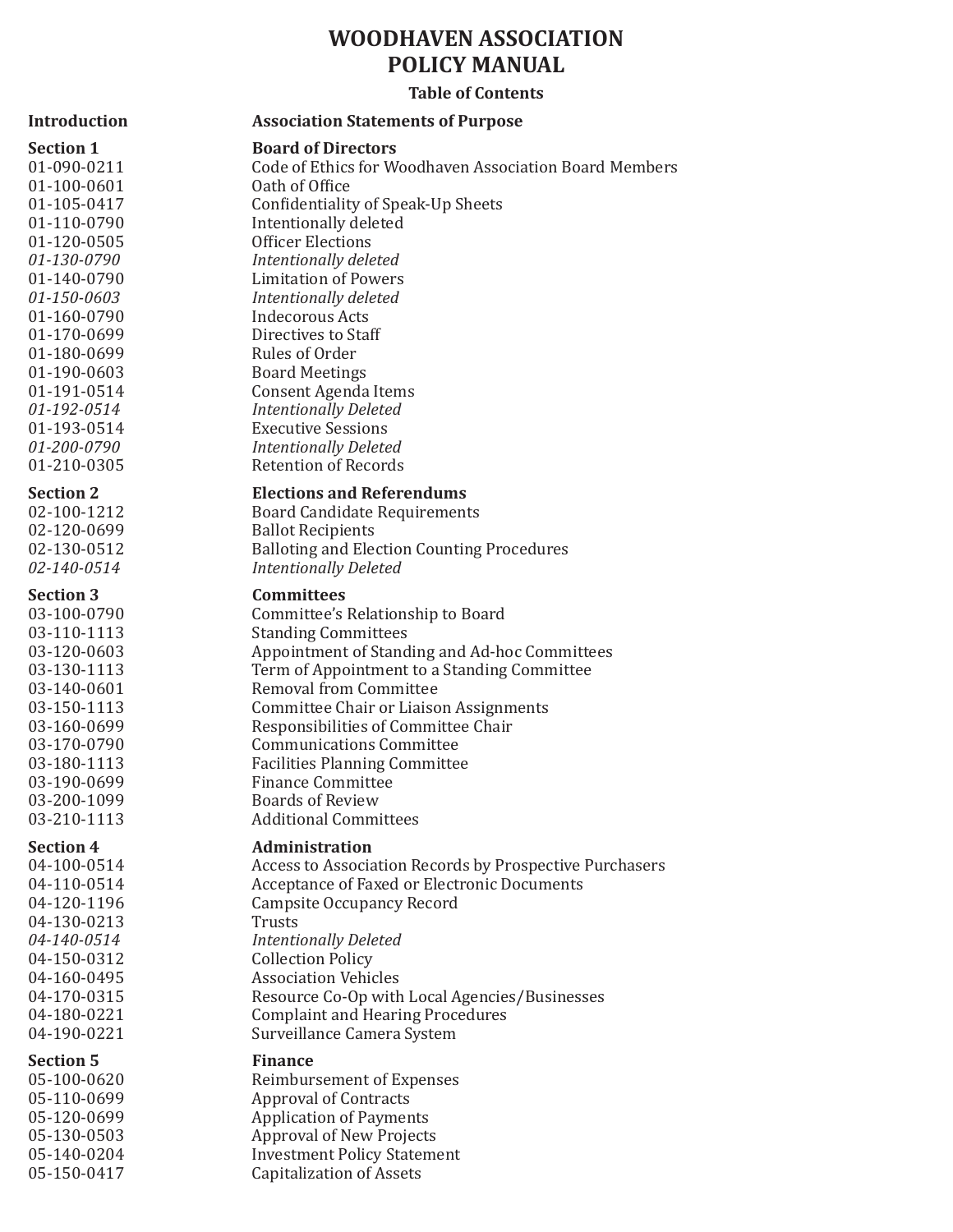06-100-0996 Guests<br>06-110-0514 Law En

06-130-1199<br>06-140-0203 06-160-0211 Use of Force Standards<br>06-170-0213 Disciplinary Procedure

08-135-0517 Port-a-Johns<br>08-140-0596 *Intentionally* 

10-170-0221

### **Section 6 Public Safety**

06-110-0514 Law Enforcement Agencies Access to Association and/or Owner Records Exemption of Qualified Law Enforcement Officers from Restriction of Firearms Concealed Carry 06-140-0203 Access for Trailer & Automobile Repossession 06-150-0306 Citations Written for Violation of Rules and Regulations<br>06-160-0211 Use of Force Standards

06-170-0213 Disciplinary Procedures for Recreational Facilities<br>06-180-0909 Registered Sex Offender/Child Pornography

06-180-0909 Registered Sex Offender/Child Pornography<br>06-190-0121 Assistance Animals Assistance Animals

#### **Section 7 Subsidiaries**

07-100-0790 Statements of Purpose<br>07-200-0790 Relationship between \, Relationship between Subsidiaries and the Association

#### **Section 8 Land Use**

08-100-0800 Visitors at Woodhaven<br>08-110-0303 *Intentionally Deleted 08-110-0303 Intentionally Deleted*  08-120-0303 Commercial Activity on a Campsite<br>08-130-0395 Intentionally Deleted *08-130-0395 Intentionally Deleted 08-140-0596 Intentionally Deleted*  08-150-0496 Use and Maintenance of Designated Preservation Areas<br>08-160-0514 Bulletin Boards 08-160-0514 Bulletin Boards 08-170-0514 Block/Street Parties<br>08-180-0799 Use of Association-O 08-180-0799 Use of Association-Owned Lots for Guests<br>08-190-0603 No Outlet Signs 08-190-0603 No Outlet Signs 08-200-0322 Woodhaven Contractor, Vendor, and Realtor Policy<br>08-210-0315 Variance Appeals 08-210-0315 Variance Appeals 08-211-0221 Corner Lot Setback Designation<br>08-212-0221 Obtaining Permits 08-212-0221 Obtaining Permits **Utility Trailers Section** 

# **Section 9 Environmental**

09-100-0790 Shoreline Standards<br>09-110-0503 Intentionally Deleted 09-110-0503<br>09-120-0791 Intentionally Deleted 09-120-0791 Intentionally Deleted<br>09-130-0404 Intentionally Deleted 09-130-0404 Intentionally Deleted<br>09-140-0306 Citations Written for ' 09-140-0306 Citations Written for Violation of Lot Improvement Codes<br>09-150-0514 Property Markers (Pins) 09-150-0514 Property Markers (Pins) 09-160-0116 Beach Swimming Area Closures<br>09-170-0221 Terrain Modifications **Terrain Modifications** 

**Section 10 Member Services**<br>10-100-0790 **Governing Docume** 10-100-0790 Governing Documents<br>10-110-0699 Membership Passes 10-110-0699 Membership Passes 10-111-0212 Pass Replacement<br>10-112-0514 Temporary/Guest 10-112-0514 Temporary/Guest Passes<br>10-120-0699 Editorial Policy 10-120-0699 Editorial Policy 10-130-0799 Woodhaven News Statement of Purpose 10-140-0799 Leisure Times Statement of Purpose 10-150-0699 Guidelines for Letters to the Editor Publication Dates and Deadlines<br>Social Media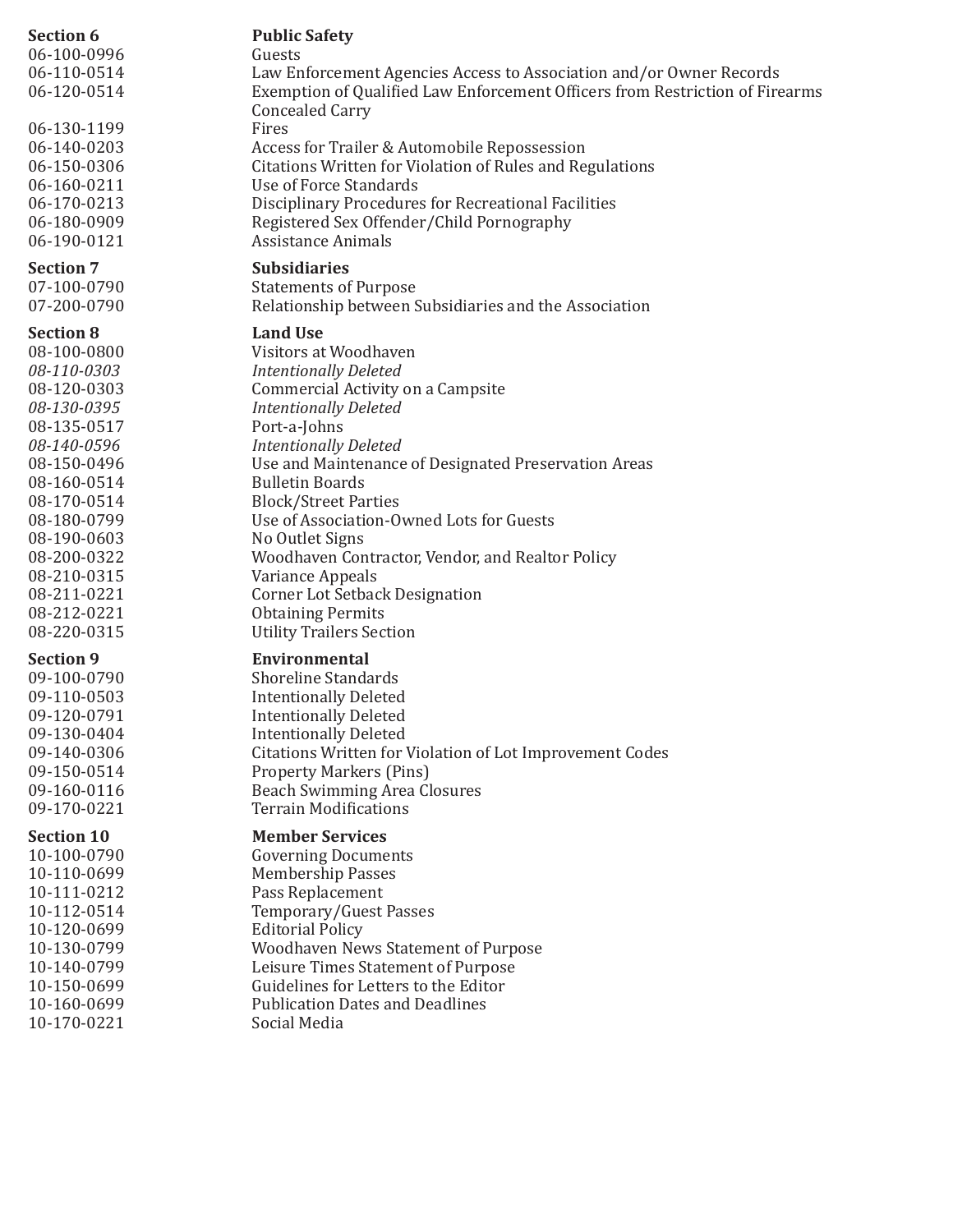## **Introduction Association Statements of Purpose**

Woodhaven Lakes is a private, leisure-time community for enjoyment by its Property Owners, their families and guests.

The Woodhaven Association is an Illinois not-for-profit corporation whose membership is comprised of owners of campsites at Woodhaven Lakes. The constitution as to the government of the Woodhaven Association is contained within the Declaration of Covenants recorded against all property at Woodhaven Lakes. This Declaration of Covenants sets forth certain rights and obligations that both the Board of Directors and the members have in maintaining the common properties owned by the Association and all the buildings, roads and improvements located thereon. The Board of Directors and the membership also have an obligation to preserve and maintain the natural resources at Woodhaven Lakes, which include the lakes and trees. In furtherance of these rights and obligations, the Board of Directors sets forth the following statements, or purposes, for the Woodhaven Association:

- Conducting its affairs in keeping with the highest ethical, moral and legal standards.
- Enforcing the Covenants and Restrictions equitably and uniformly.
- Adopting Rules and Regulations for the general welfare of Woodhaven Lakes
- Providing for the security of Woodhaven Lakes
- Protecting and preserving the lakes, trees and other natural resources of Woodhaven Lakes
- Maintaining the common properties, buildings, roads and other improvements within Woodhaven Lakes.
- Providing supervised recreational activities and educational programs for the benefit of the Property Owners.
- Communicating with the Property Owners concerning decisions made on their behalf and the reasons why those decisions were made.
- Operating businesses within Woodhaven Lakes, which benefit the Property Owners and the general welfare of Woodhaven Lakes.
- Levying an annual assessment in the amount needed to administer, operate and maintain Woodhaven Lakes to protect the current investment of the Property Owners.
- Fostering a cooperative relationship with neighboring communities and local government agencies.
- Providing effective water and sewer utility services to Property Owners and to those outlying customers connected to these utility systems.

# **SECTION 1 BOARD OF DIRECTORS**

# **01-090-0211 Code of Ethics for Woodhaven Association Board Members** (01/21)

Board Members should:

- Strive at all times to serve the best interests of the association as a whole regardless of their personal interests.
- Use sound judgment to make the best possible business decisions for the Association, taking into consideration all available information, circumstances, and resources.
- Act within the boundaries of their authority as defined by law and the governing documents of the Association.
- Provide opportunities for members to comment on decisions facing the Association.
- Perform their duties without bias for or against any individual or group of owners or non- owner members.
- Disclose personal or professional relationships with any company or individual who has or is seeking to have a business relationship with the Association.
- Conduct open, fair, and well-publicized elections.
- These Code of Ethics also apply to Committee Members.

Board Members should not:

- Reveal confidential information provided by contractors or share information with those bidding for Association contracts unless specifically authorized by the Board.
- Make unauthorized promises to a contractor or bidder.
- Advocate or support any action or activity that violates a law or regulatory requirement.
- Use their position or decision-making authority for personal gain or to seek advantage over another owner or nonowner member.
- Accept any gifts—directly or indirectly—from Owners, Members, contractors, or suppliers.
- Misrepresent known facts in any issue involving Association business.
- Divulge personal information about any Association Owner, Member or employee that was obtained in the performance of Board duties.
- Make personal attacks on colleagues, staff, or Members.
- Harass, threaten, or attempt through any means to control or instill fear in any Board member, Member, employee, or contractor.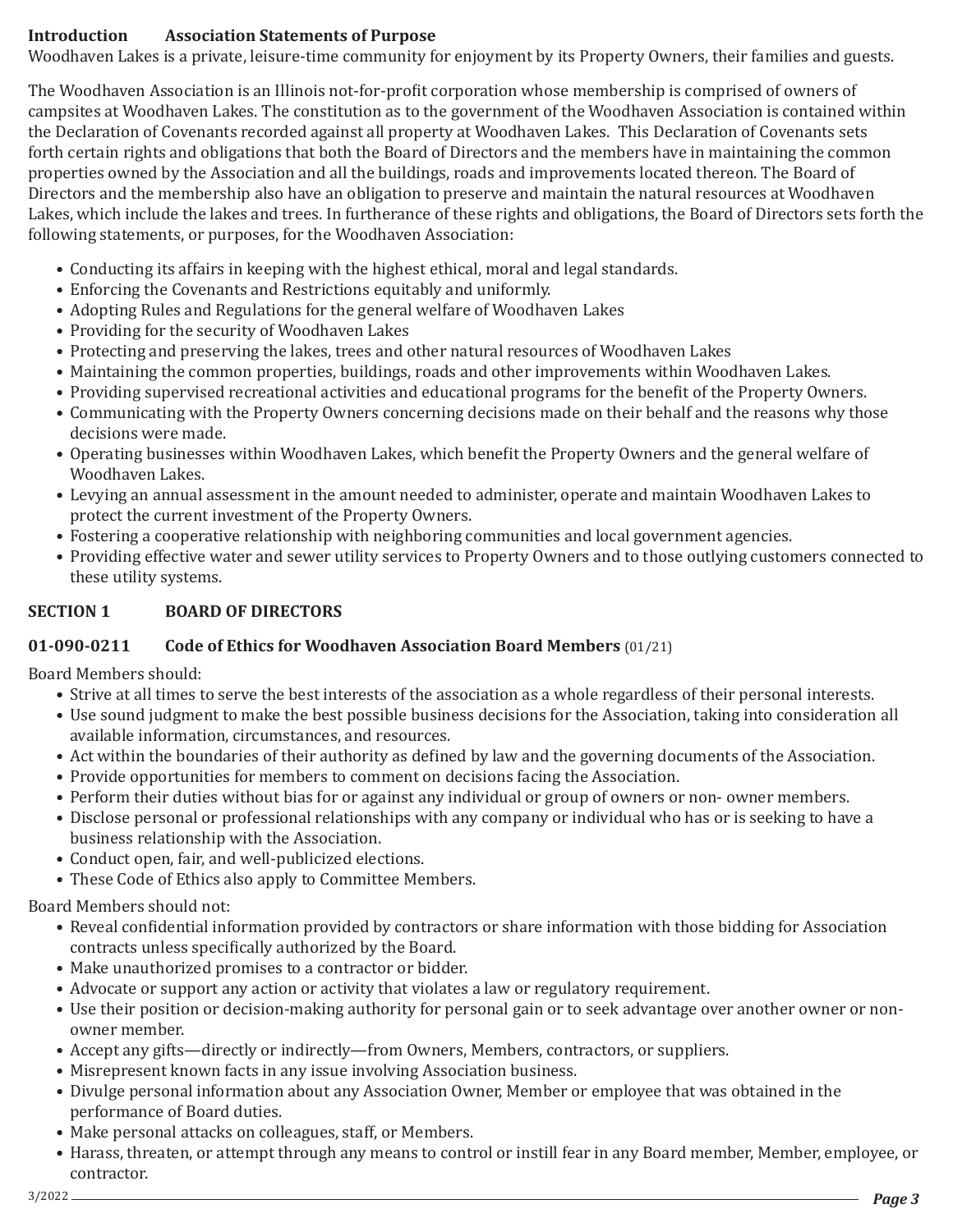- Reveal to any Owner, Member or other third party the discussions, decisions and comments made at any meeting of the Board properly closed or held in executive session.
- Participate or discuss on social media or otherwise, any matters concerning Woodhaven that have not been addressed or approved by the Board.
- Engage in debate on social media concerning issues currently being discussed in committee or by the Board of Directors without prior approval.
- These Code of Ethics also apply to Committee Members.

# **01-100-0601 Oath of Office** (01/21)

This oath is to be administered by the President to every elected member of the Board of Directors annually, at the August Board meeting and at the next scheduled meeting to any Board member appointed by the Board of Directors to fill a vacant seat. The Vice- President shall administer the oath to the President. The minutes shall reflect to whom the oaths were administered.

"Do you, (name), solemnly swear to faithfully abide by and uphold the Covenants, By-Laws, Rules & Regulations, and written Policies of the Woodhaven Association; and to abide by the Code of Ethics for Board and committee members of Woodhaven? If so, answer with "I do".

## **01-105-0417 Confidentiality of Speak-Up Sheets**

Board Members shall have access to the Association's Speak-Up Sheet submissions and subsequent responses through a secure, read-only electronic file. To promote candor among the Members in submitting Speak-Up Sheets and to avoid possible negative repercussions if a Speak-Up Sheet or any information contained therein is disclosed other than in the course of official Board business, the documents are to be kept strictly confidential by the Board and Staff. The Board is being provided access to these records in their capacity as Board Members only for the purposes of Association business. Violation of this policy shall be treated as an improper act within the meaning of Policy 01-160-0790 and processed as set forth within that Policy.

## **01-120-0505 Officer Elections** (also see BL VII f) (01/21)

Officers of the Association shall be elected by the Board of Directors at the first regularly scheduled meeting following an election of the Board of Directors. The election of officers shall appear on the meeting agenda as the second item of business, following the Oath of Office for all Board Members. The order of elections is as follows: President, Vice President, Secretary, and Treasurer. The election of officers shall proceed as follows:

- 1. The most senior member of the previous Board whose term has not expired shall preside pending the election of a President.
- 2. Any Board member, including the presiding Chair, may enter a nomination for election to office. A nomination is not a motion, and thus does not require a "second".
- 3. The presiding Chair will indicate who the Recording Secretary will be for the election.
- 4. The presiding Chair may speak in discussion and will vote as a Board member.
- 5. The presiding Chair calls for other nominations 3 times before closing nominations.
- 6. In the event of multiple nominations for the office in question, a secret vote will be held.
- 7. The written votes will be tabulated by the Recording Secretary, verified by the presiding Chair, announced to all present, and the result entered into the minutes.
- 8. The ballots will be immediately destroyed.
- 9. In the absence of other nominations for the office, the Chair will declare the nominee elected.
- 10. The newly elected President will then chair the election process for the remaining offices.
- 11. The newly elected officers will immediately assume their respective positions.

## **01-140-0790 Limitation of Powers**

No Director shall take any action on behalf of the Association or the Board of Directors unless specific authority has been granted by a majority of the Board of Directors or by a written policy adopted by the Board of Directors.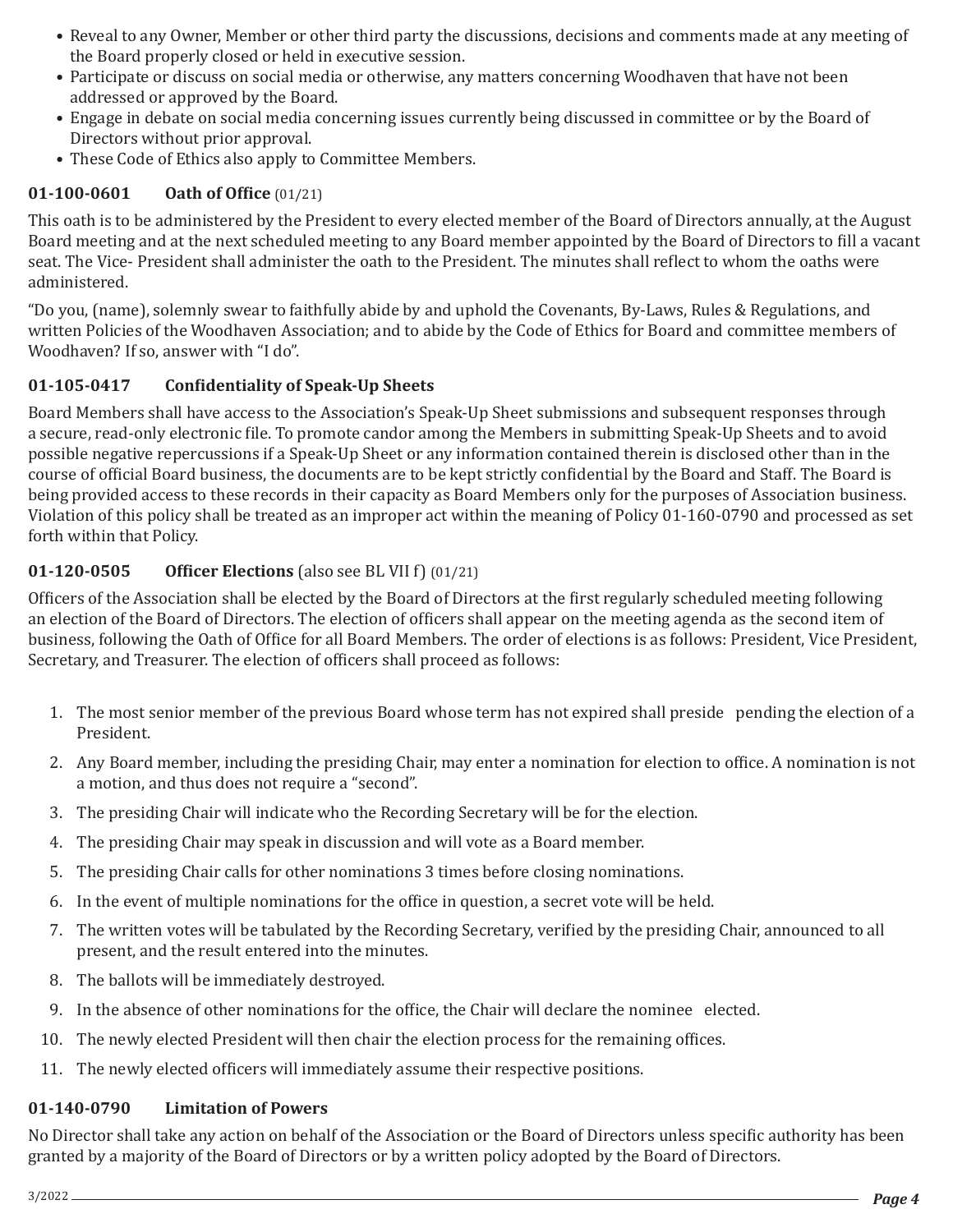Actions taken in good faith, during a situation of emergency by the President without prior authority will be ratified by the Board at the next regular meeting of the Board of Directors. (01/21)

## **01-160-0790 Indecorous Acts**

A Director having knowledge or reasonable belief of any improper or indecorous act by another Director, officer or employee of the Association or its subsidiaries or ventures shall promptly disclose such act to the President of the Board of Directors.

 Upon disclosure to the President of such acts, the Board of Directors shall meet in Executive Session to decide what course of action, if any, should be taken with regard to such indecorous or improper act.

Indecorous or improper acts of the President should be disclosed to the Vice President who will Chair an Executive Session of the Board to decide the course of action, if any, to be taken with regard to such indecorous or improper act.

## **01-170-0699 Directives to Staff**

With the advice and consent of the Board, the President shall give direction to the Executive Director and/or General Manager. No Board Member shall direct any employee to take action unless the Executive Director or General Manager has approved the action or unless the Board has approved the action either by motion or resolution.

## **01-180-0699 Rules of Order**

Meetings of the Board of Directors will be conducted according to Robert's Rules of Order (current edition) as the parliamentary authority.

## **01-190-0603 Board Meetings** (5/17) (01/21)

At the direction of the Board President, the Executive Director of the Association will prepare an agenda no less than 5 days before each regular Board Meeting, delivery of the agenda, and support documents will be sent via electronic mail. Board Members may add or delete items from the agenda and may change the order of presentation by the majority vote of the Board present. Prior to the start of the meeting, a Section Representatives Report may be given. Items on a regular meeting agenda may include any or all of the following:

- Call to Order
- Roll Call
- Approval of Prior Minutes
- Executive Session
- Consent Agenda
- Committee Reports
- Agenda Changes
- Unfinished (Old) Business
- New Business
- Officer's Reports
- Manager's Reports
- Member Business from the Floor
- Future Agenda Items
- Adjourn

Directors wishing to place items on the agenda should contact the President prior to the preparation of the final agenda.

Directors may participate, as part of the quorum, and act at any meeting of the Board through the use of remote systems (e.g. conference call, zoom, go to meeting, etc), provided any such mechanism permits all persons participating in the meeting to communicate with each other.

Board Members attending remotely may do so only twice annually; absent express permission of the Board President.

If technology limits remote participation, requests will be approved on a first come first serve basis.

If conditions are such that the Board President declares that an in-person meeting is not feasible (e.g. weather, site closure, etc) then the Board may conduct a meeting through use of remote methods; provided all Board members are permitted to so attend and any Owner who desires is permitted to log in to monitor and review.

### **01-191-0514 Consent Agenda Items**

*Page 5* 3/2022 Items listed on the Consent Agenda shall be sent to the Board members no less than 5 days before the regular meeting. Board members will be responsible for reading and knowing the cases to be included on the Consent Agendas. Any Board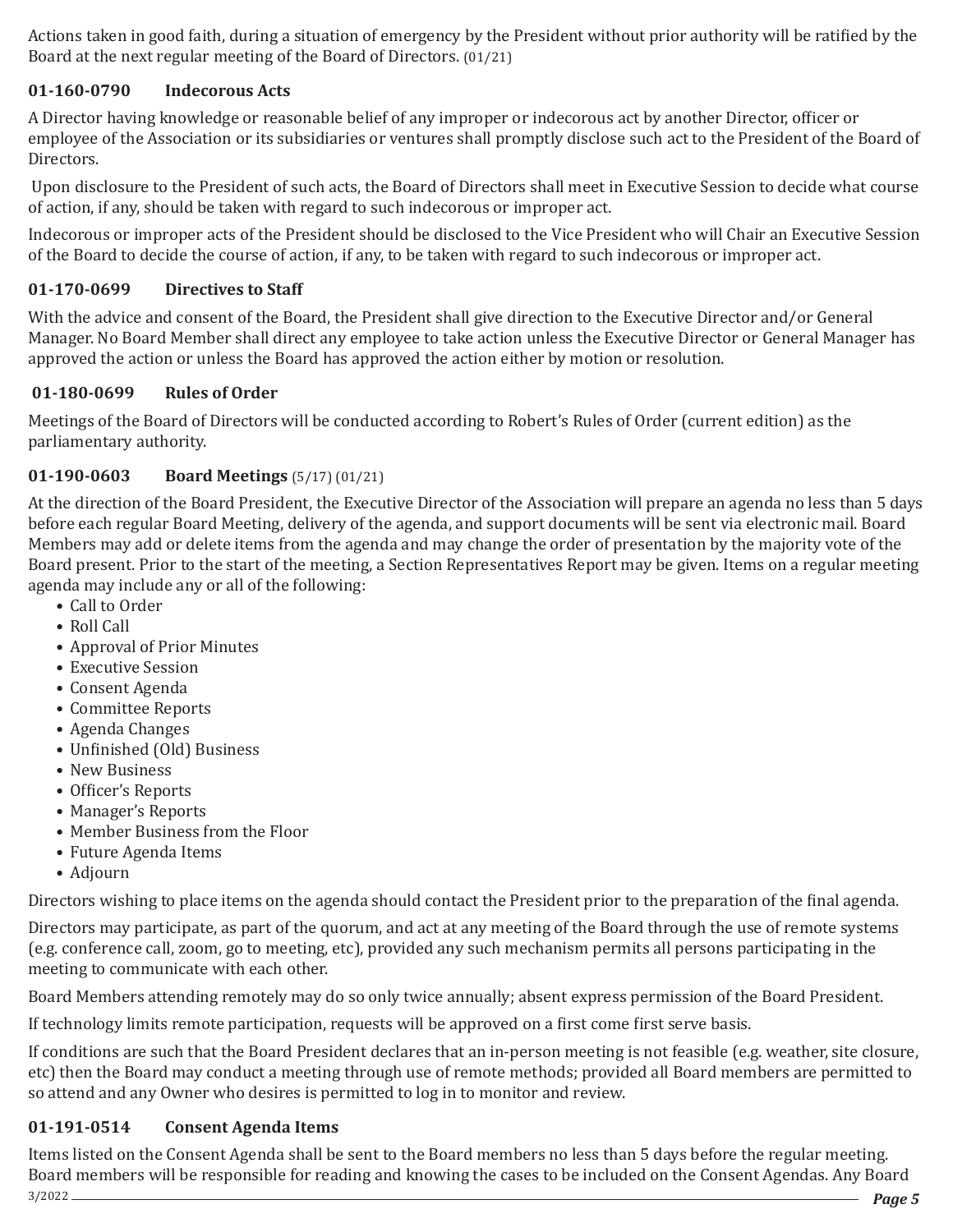member may pull a case from the Consent Agenda for further discussion.

## **01-193-0514 Executive Sessions**

- 1. An Executive Session of the Board of Directors may be convened by the President or by a majority vote of the Board of Directors.
- 2. Meetings of the Board shall be open to any Owner, except for the portion of any meeting held (i) to discuss litigation when an action against or on behalf of the Association has been filed and is pending in a court or administrative tribunal, or when the Association finds that such an action is probable or imminent, (ii) to consider third party contracts or information regarding appointment, employment, or dismissal of an employee, or (iii) to discuss violations of rules and regulations of the association or a Owner's unpaid share of common expenses. Any vote on these matters shall be taken at a meeting or portion thereof open to any Owner.

## **01-210-0305 Retention of Records**

Policy: The following requirements are hereby established for the retention of records of the Woodhaven Association and its subsidiaries.

- 1. The following records should be retained permanently.
	- a. Annual Financial Reports
	- b. Articles of Incorporation
	- c. Association Covenants & Restrictions and By-Laws
	- d. Audit Reports
	- e. Capital Stock Information
	- f. Cash Journals
	- g. Chart of Accounts
	- h. Deeds and Title Records
	- i. Depreciation Schedules
	- j. General Journals
	- k. General Ledgers
	- l. Property Records
	- m. Pension Records
	- n. Tax Records and Returns
	- o. All Records Related to Real Estate Transactions
- 2. The following records should be retained for at least ten (10) years, with the period beginning at the END of the fiscal year in which the document was created.
	- a. Check Registers
	- b. Accounts Payable Registers
	- c. Board Meeting Minutes
	- d. Corporate Contracts (20 years after termination)
	- e. Sales Journals
- 3. The following records should be retained for at least seven (7) years, with the period beginning at the END of the fiscal year in which the document was created.
	- a. Accident Reports
	- b. Bank Statements
	- c. Assessment Invoices
	- d. Commission Reports
	- e. Vendor Contracts
	- f. Leases (after termination)
	- g. Inventory Records
	- h. Invoices
	- i. Building Repair Records
	- j. Accounts Payable Ledger
	- k. Accounts Receivable Ledger
	- l. Fixed Asset Records (after disposal)
- 4. The following records should be retained for at least five (5) years, with the period beginning at the END of the fiscal year in which the document was created.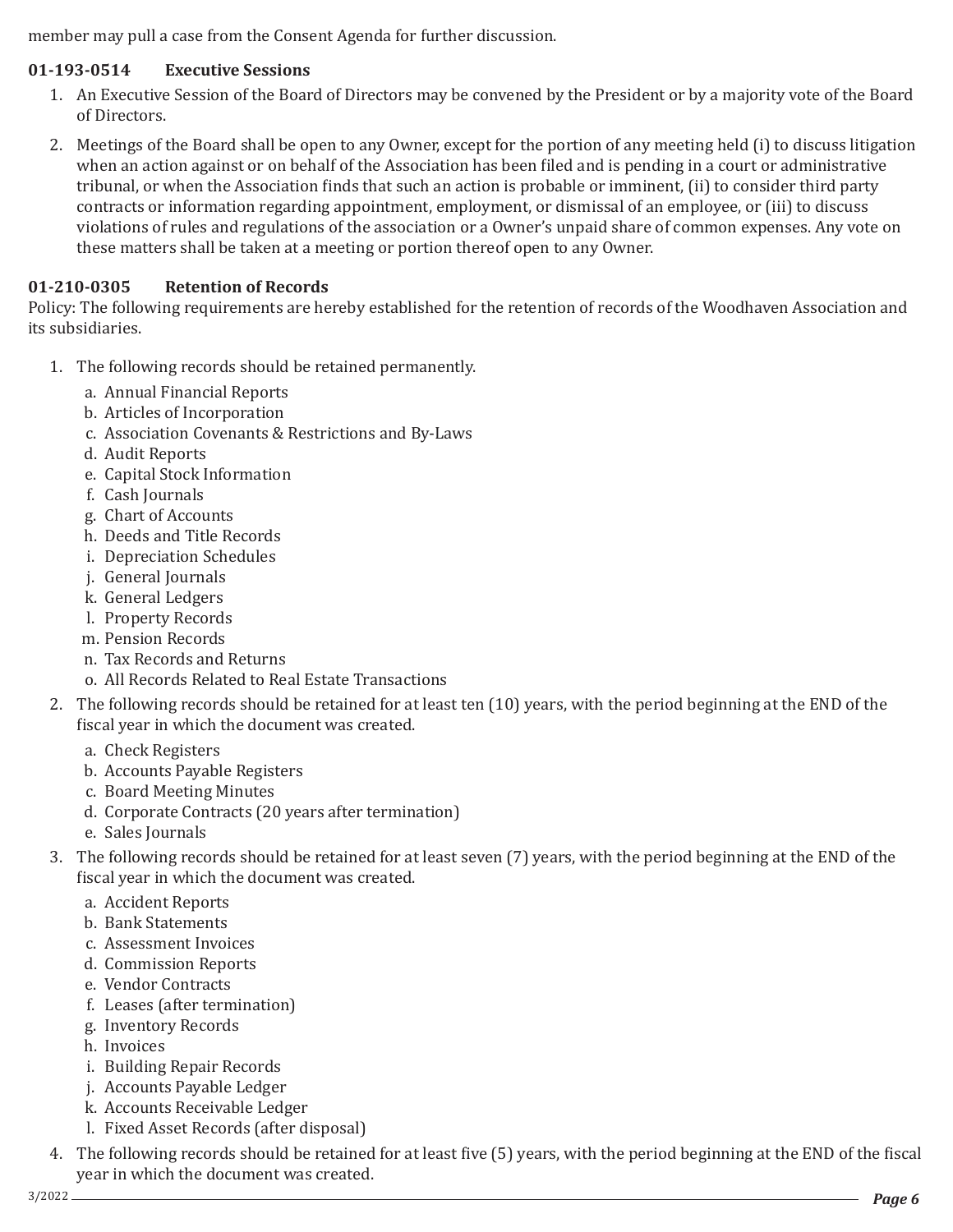- a. Departmental and Employee Expense Reports
- b. Interim Financial Reports (monthly)
- c. Bank Deposit Slips
- d. Bank Reconciliations
- e. Budgets
- f. Equipment Repair Records
- g. Insurance Policies (after expiration)
- h. Petty Cash Records
- i. General Correspondence Records
- 5. The following records should be retained for two years, with the period beginning at the END of the fiscal year in which the document was created.
	- a. Board Election Records
- 6. Records related to payroll and employment should be retained pursuant to rules and guidelines as established by federal and state record-keeping requirements. When an item is covered by both federal and state regulations with different schedules, the one with the longest retention period will be followed. Such records include, but are not limited to:
	- a. Payroll Journals
	- b. Employee Contracts
	- c. Medical Records
	- d. Time Sheets
	- e. Workers' Compensation Reports

### **SECTION 2 ELECTIONS AND REFERENDUMS**

### **02-100-1212 Board Candidate Campaigning Requirements** (02/20)

For the purpose of this policy campaigning shall refer to activities pursued by the Candidate which shall include submitting written information for publication, attendance at forums and meeting or other organized events and opportunities. The Candidate is solely responsible for their campaign efforts.

- 1. Each Candidate must submit an autobiography by the deadline established by the Board, with no more than 200 words, as counted in Microsoft's Word Program. Statements of fact that imply the Candidate has achieved, experienced, and/or is accredited must be supported. Agents authorized by the Board of Directors have the right to verify statements if needed.
- 2. Each Candidate must submit a position statement by the deadline established by the Board, with no more than 200 words, as counted in Microsoft's Word Program.
- 3. Flyers will be limited to 1 (one) "8 ½ x 11" poster per candidate per bulletin board. The Association will provide 25 color copies of 8 ½ x 11 poster/flyers at no cost; additional copies will be charged at the current rate.
- 4. Designated bulletin boards include:
	- a. All comfort stations
	- b. The intersection of Woodhaven Dr. West and Greenbrier
	- c. Blue Gill Lake, corner of Woodhaven Dr East and Millridge Trail
	- d. The Association Office
	- e. The Lakeview/Lakeside Center
	- f. The Rec Plex
	- g. The Family Center
- 5. Do not use store front windows such as the General Store, the restaurant, concession stands, Service Center or any other business.
- 6. Do not use walls or posts at the pools, pavilion, restrooms, or any other building.
- 7. Items to be handed out by the Candidate should be no larger than a 3"x 5" index card and cannot be left on vehicles.
- 8. Printed material:
	- a. Must be stated or translated in English
	- b. Must be submitted to the Association Office, either in hard copy format or electronically.
	- c. Must be authorized by the Election Chair prior to posting or distribution.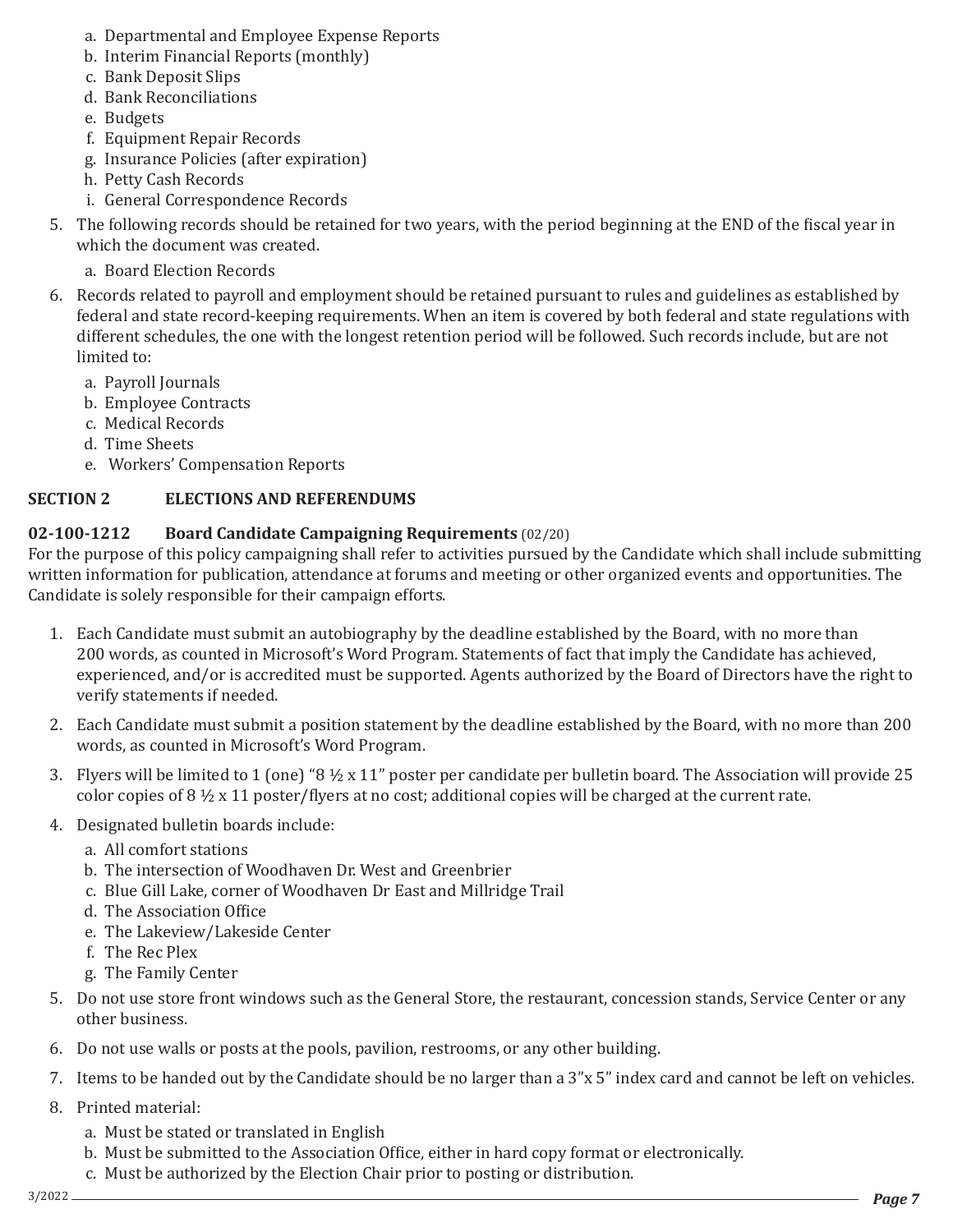- 9. Candidates are not to use Woodhaven Association's social media accounts for the purpose of campaigning.
- 10. Door-to-Door campaigning and/or approaching any person in or around Woodhaven facilities are prohibited except for authorized functions and events.

## **02-120-0699 Ballot Recipients**

The following guidelines will be used when determining who will be mailed a ballot in accordance with the Declaration of Covenants (Amended) and Bylaws, of the Woodhaven Association.

- 1. Elections
	- a. Ballots will be sent to:
		- 1. Members in good standing with the Association.
		- 2. Members who are in the process of protesting the issuance of a citation, and who are otherwise in good standing with the Association.
		- 3. Entities (other than the Association) holding fee simple title to a Campsite in good standing with the Association.
	- b. Ballots will not be sent or issued to:
		- 1. Members and entities owing full or partial assessment or charges incurred as a result of fines, fees, penalties, repairs or other charges from the Association or its subsidiaries.
		- 2. the Association
- 2. Referendums and Amendments to the Declaration of Covenants.
	- a. Ballots will be mailed to:
		- 1. Members In good standing
		- 2. Entities holding fee simple title to a Campsite
	- b. Ballots will be issued to the Association. Campsites owned by the Association will be voted on by the Board of Directors.
	- c. Ballots will not be issued to:

Members and entities owing full or partial assessment or charges incurred as a result of fines, fees, penalties, repairs or other charges from the Association or its subsidiaries.

### **02-130-0512 Referendum and Election Voting Process** (02/20)

- 1. Referendums and Amendments
	- a. The Board will determine if the voting process will be conducted electronically or by hand.
	- b. Notification explaining the process will be made to the membership prior to ballots being distributed.
- 2. Election Voting Process
	- a. The Board will contract with a third-party electioneering agent to act as tabulator.
	- b. The Board will notify the membership on acceptable technological methods of voting being used, in addition to mailed in ballots.
	- c. The Association Administrators will determine eligible voters prior to mailing ballots out using the following information:
		- 1. A current trial balance
		- 2. Board decisions noting Members in violation of the Covenants, By-Laws, and/or Rules.
- 3. Election Counting Procedures for Mailed in Ballots:
	- a. On the morning of election counting: enter payments, check on-line payments and run trial balance by section and lot.
	- b. All envelopes will be scanned into the computer to create a database to reference against the online votes, and the trial balance.
	- c. If the envelope is not the one provided by WHA, this will be placed in the unidentifiable basket to be reviewed by the Election Committee.
	- d. Remove delinquent lots, place in assessments owing box
	- e. Remove old Member, check against Office Associate's list
	- f. Open outside envelope, if more than one "BALLOT" envelope verify owner's status and or if double lot.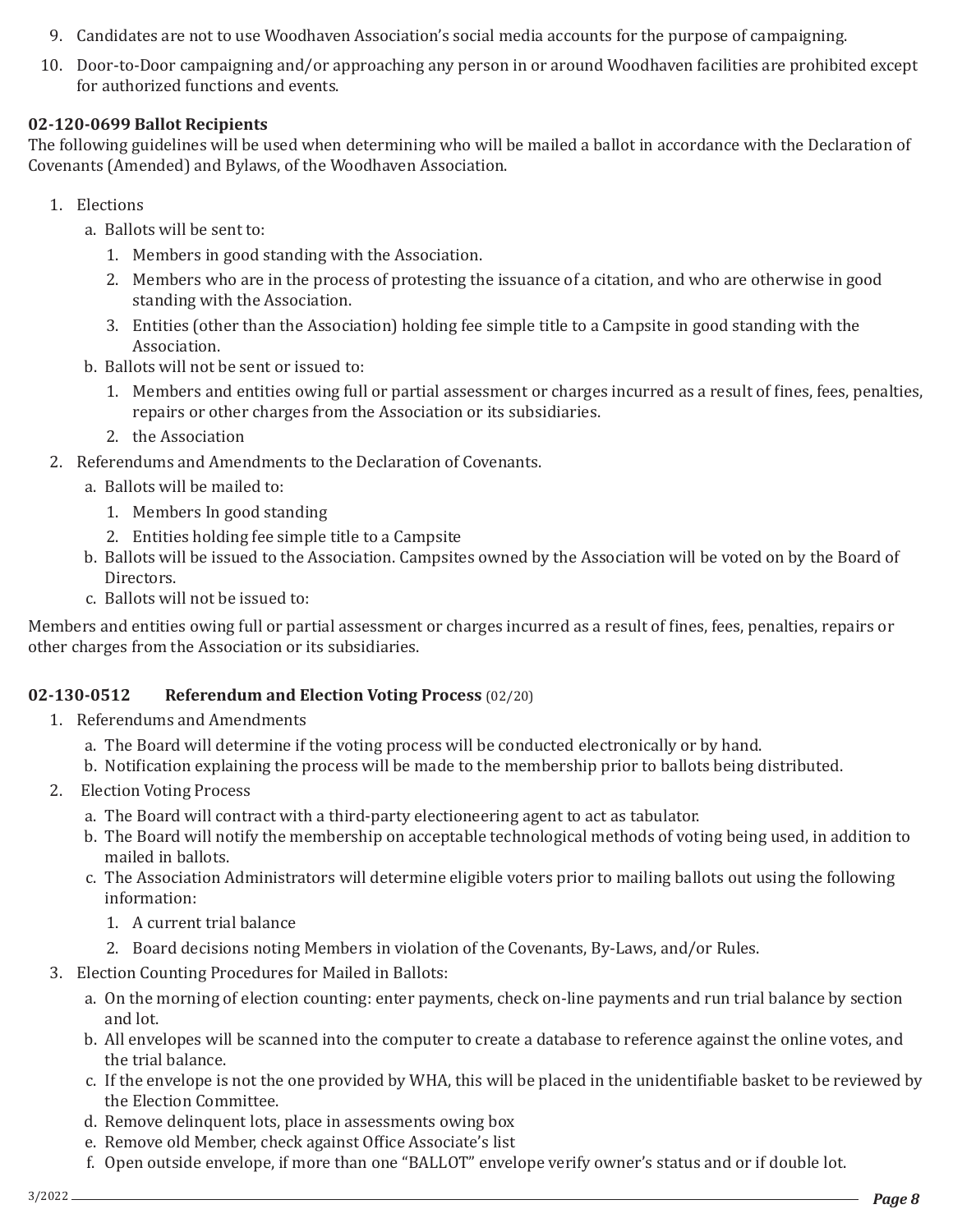- Bundle envelopes with rubber bands, place in basket.
- g. Open "BALLOT" envelopes.
	- If more than one ballot is in the "BALLOT" envelope leave in and place in invalid box
- h. Verify ballots, this will be done by the election company's machine as they are processed.
- i. Hand ballots to electioneer for tabulation.
- j. Clip ballots; place in file then store in file box.
- k. Complete election record sheet.
	- Have EC members initial.
- l. Place ballots and tally sheet in box; store in basement.
- m. Prepare Secretary's Election Report for Annual Meeting.

## **SECTION 3 COMMITTEES**

## **03-100-0790 Committee's Relationship to Board**

Standing committees, as well as ad hoc committees, make recommendations to the Board with the full understanding that the Board is bound only to give such recommendations serious consideration. The Board is not obligated to act on any recommendation but its own. Members of staff will be assigned to each committee to facilitate the committee's needs.

## **03-120-0603 Appointment of Standing and Ad-Hoc Committees** (01/21)

- 1. Owners in Good Standing may serve on only one standing committee at a time but may be eligible to serve on an adhoc committee or the Environmental Committee at the same time.
- 2. Immediate family members of a standing committee member may not serve on the same committee.
- 3. Immediate family members may serve on an Ad Hoc committee at the same time.
- 4. Immediate family members may not serve on the same committee as a family member who also serves on the Board of Directors. (03/07)
- 5. If a Committee Member is elected or appointed to the Board of Directors, a resignation from that committee will be automatic.

## **03-130-1113 Term of Appointment to a Standing Committee**

Property Owners are appointed to the standing committees for a 4-year term. Appointments will be made at the November Board meeting of odd years. Terms commence on January 1 and expire on December 31. Committee terms under this policy are in effect as of January 1, 2014.

## **03-140-0601 Removal from Committee**

- 1. A member of any committee, standing or ad-hoc, may be removed from office for cause by majority vote of the Board upon recommendation of the committee chairman.
- 2. Causes for removal include:
	- a. Failure to attend 3 consecutive scheduled meetings without prior notice to the chairman.
	- b. Actions deleterious to the functions of the committee or to any of its members.

# **03-150-1113 Committee Chair or Liaison Assignments**

A member of the Board of Directors will be assigned in accordance with the By-Laws to chair the Facilities Planning, Finance and Communications Committee, or act as a Liaison to the Boards of Review. Chairpersons of the Boards of Review will be appointed by the Board of Directors.

Board of Director Members who are assigned as liaison to a Board of Review are there for the purpose of observing the proceedings, providing counsel when requested, and reporting back to the Board of Directors with any questions or concerns. They are not to participate in the questioning or deliberation of the Review Board members. Liaisons may from time to time communicate requests or decisions of the Board of Directors.

Directors that serve as a committee chairman do so as a presiding officer and will vote in the event of a tie on the business before the committee.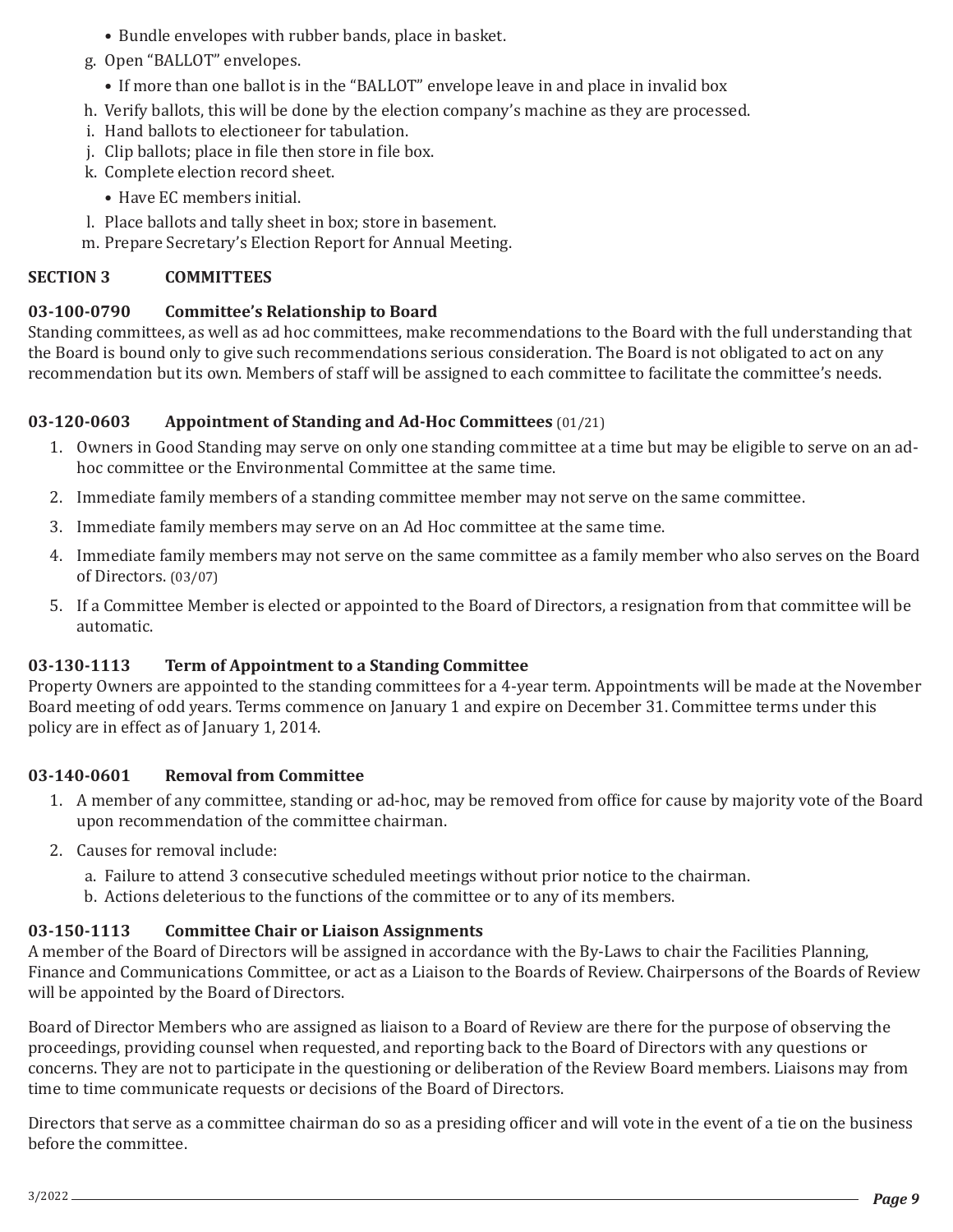## **03-160-0699 Responsibilities of Committee Chairman** (01/21)

The Chairman will submit, at each Board meeting, in writing, a report of the committee's most recent action. In most cases the minutes of the most recent meeting/meetings will suffice. At the appropriate time in the order of business, the Committee Chairman or Board Liaison will bring to the Board's attention any recommendations the committee may wish the board to act upon. The Chairman will also:

- 1. Expedite business through efficient committee meetings.
- 2. Communicate freely with all committee members regarding business of the committee.
- 3. Be courteous and fair.
- 4. Protect the rights of all committee members.
- 5. Prevent dilatory techniques aimed to obstruct the will of the committee.
- 6. Appoint a member of the Committee to serve on the Election Committee.

# **03-170-0790 Communications Committee**

The mission of the Communications Committee is to keep the Board of Directors informed about the interests of the Association members and make policy and procedural recommendations that pertain to communications between the Board and the membership. The principal areas of interest are membership publications, the Speak-Up program, the Association's social media sites, and reports from section meetings and other means of direct communication with members.

The principle responsibilities of the Communications Committee are:

- 1. Review reports from section meetings, speak up sheets and other direct communications from Association members and present summary reports to the Board each month.
- 2. Identify topics of consequence or interest to Association Owners and recommend ways of informing the membership about those topics.
- 3. Evaluate the means used to communicate with the membership and make appropriate recommendations.
- 4. Facilitate Member sign-in for the Annual Meeting or any special meeting of the Members.
- 5. During the annual budget process, review and recommend to the Board changes in services desired by the Property Owners.
- 6. Review and make recommendations to the Board of Directors regarding editorial guidelines for Woodhaven News and Leisure Times.
- 7. Perform other tasks as assigned by the Board of Directors.

# **03-180-1113 Facilities Planning Committee**

The mission of the Facilities Planning committee is to develop and recommend projects that pertain to the preservation of the physical facilities and amenities of the Association and its natural resources. The principle areas of interest are buildings, grounds, roads, lakes, trees, recreation facilities and common areas.

The Committee will accomplish their mission by:

- 1. Working with the staff and managers on the schedule for replacement or renovation of existing capital assets and the development of new projects.
- 2. The Committee will meet with managers May through November or as needed to review staff recommendations and proposals for new project concepts and to review progress on current year projects
- 3. Review and recommend to the Board a schedule of Restricted Projects and Assessment Plan:
	- a. For the next fiscal year
	- b. For inclusion in the Association's 15-year Reserve Plan Projected Expenses.
- 4. Attend and participate in the annual Budget Hearing
- 5. Perform other tasks as assigned by the Board of Directors.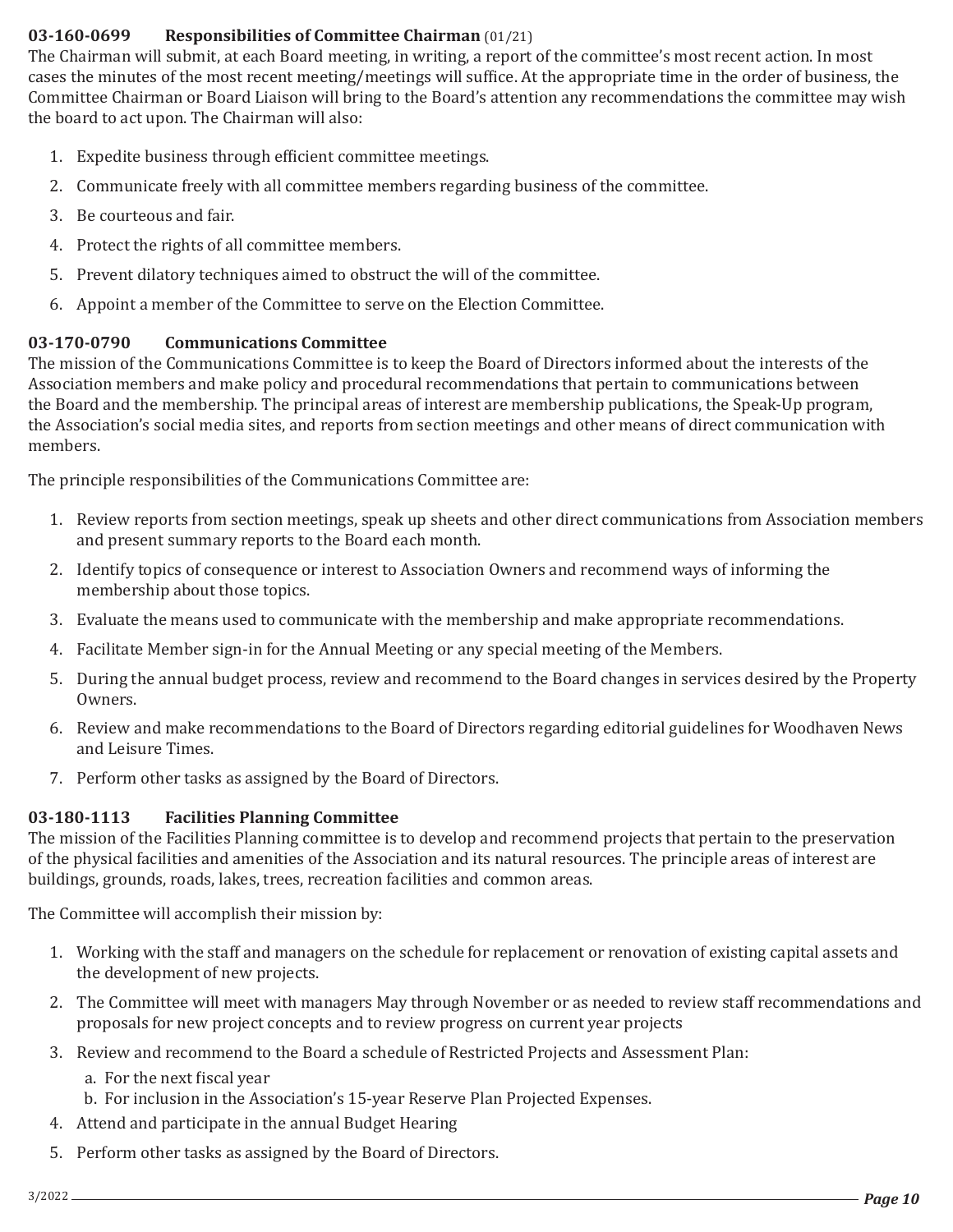## **03-190-0699 Finance Committee**

The mission of the Finance committee is to keep the Board of Directors informed of the financial condition of the Association and its subsidiaries; and make policy and procedural recommendations that pertain to financial matters. The principle areas of interest are financial reporting, budgeting, cash management, collections, insurance, investments, and sources of funds.

The principle responsibilities of the finance committee are:

- 1. Present reliable and timely financial reports to the Board of Directors.
- 2. Monitor performance of the annual operating budget of the Association and its subsidiaries.
- 3. Evaluate operations of the Association and its subsidiaries for cost effectiveness.
- 4. Determine the financial effect of policy and procedure recommendations and decisions.
- 5. Examine the reliability of accounting records and financial reports of the Association and its subsidiaries.
- 6. Prepare annual budget recommendations to the Board of Directors for the annual operating and restricted funds of the Association and its subsidiaries.
- 7. Perform other tasks as assigned by the Board of Directors.
- 8. Attend and participate in the annual Budget Hearing

### **03-200-1099 ESAC Board of Review and Public Safety Board of Review** (01/21)

The ESAC Board of Review and Public Safety Board of Review receive authority from Woodhaven's Rules and Regulations. The purpose of the Board of Review is to conduct hearings for any person who wishes to contest the issuance of a citation under Article VI, Rules and Regulations. The Board of Review shall meet the first or second Saturday of each month, March through November, or as needed to hear any cases docketed. The chairman is a voting committee member who has the responsibility to moderate the hearings. In the event of a tie, the citation under consideration will be forwarded to the Board of Directors with no recommendation. The Board of Review shall provide, in writing, its recommendation to the Board of Directors regarding each case heard. These cases will be placed on the Board's Consent Agenda.

### **03-210-1113 Additional Committees** (01/21)

Additional committees include:

- 1. The Environmental Committee is a decision-making committee receiving its authority from the Declaration of Covenants. The three members and one alternate member may or may not be Owners in the Association but are appointed by the Board of Directors for an indefinite period. Committee members may be removed with a majority vote of the Board of Directors.
- 2. The Audit Committee meets annually upon completion of the Association's and Subsidiaries audit by a third-party accounting firm. The committee members will consist of the Board President, the Board Treasurer, the General Managers and Executive Director of the Association.
- 3. The Section Representative Committee, though not a committee of the Board or Association, provides communications between sections' members and the Board.
- 4. Establishment of Ad Hoc Committees. The President, with the consent of a Board of Directors majority, is empowered to establish ad hoc committees for the purpose of evaluating information, making recommendations, and/or assisting with specific matters or tasks concerning Woodhaven. These Committees are established and retired by way of Board Resolution and is in place for a period of four (4) years or less. If agreed by a majority of Board members, an ad-hoc committee's duration may be extended, or a specific committee may be reinstated.

#### **SECTION 4 ADMINISTRATION**

### **04-100-0514 Access to Association Records by Prospective Purchasers** (01/16) (01/21)

In the event of any resale of a Campsite by a Property Owner, the Board shall make available for inspection to the prospective purchaser, the following:

1. A copy of the Declaration of Covenants, other instruments, and Rules and Regulations.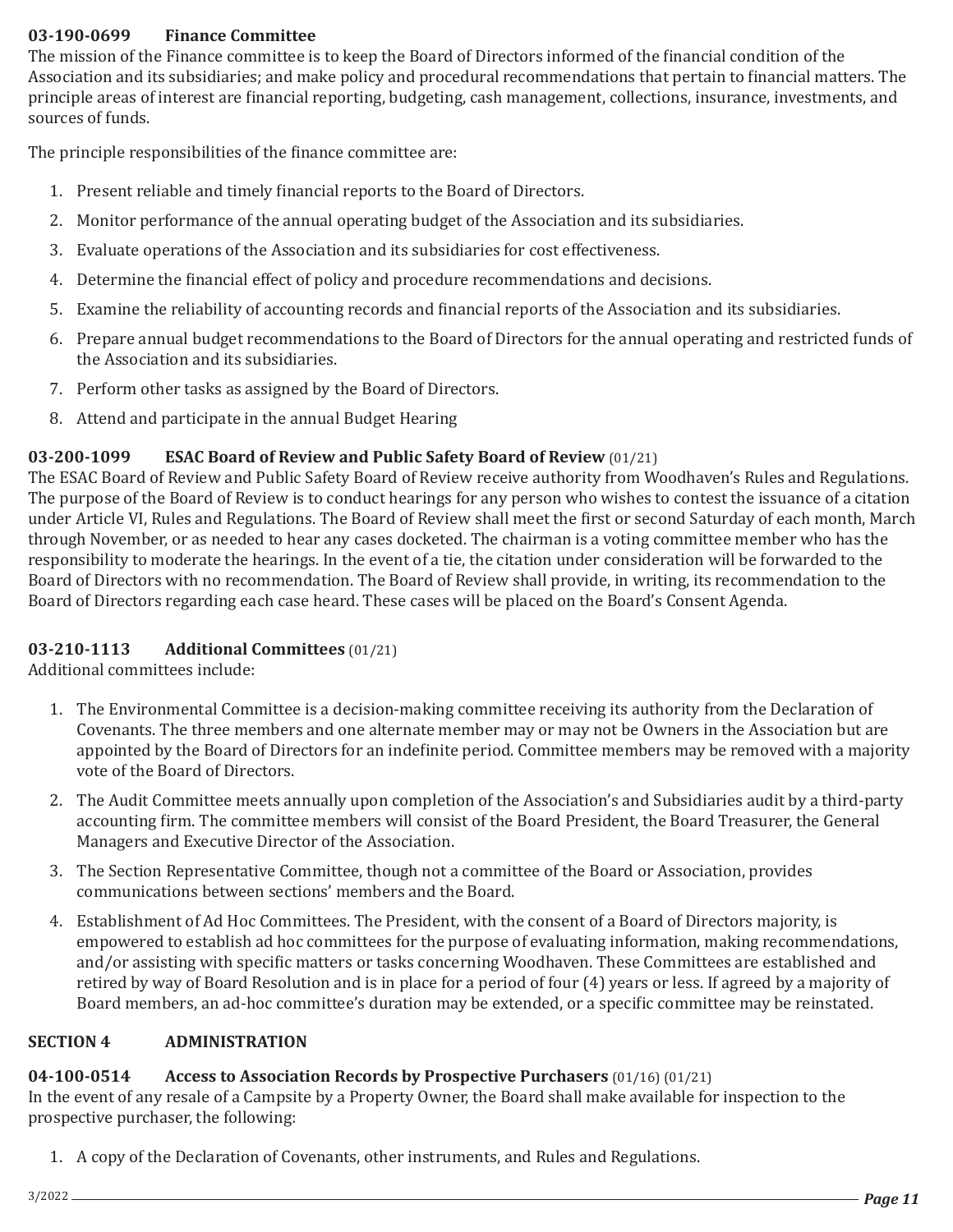- 2. With authorization from the current Owner, a statement of the account of the Campsite setting forth the amounts of unpaid assessments and other charges due and owing.
- 3. A statement of any capital expenditures anticipated by the Association within the current or succeeding 2 fiscal years.
- 4. A statement of the status and amount of any reserve or replacement fund and any other fund specifically designated for Association projects.
- 5. A copy of the statement of financial condition of the Association for the last fiscal year for which such a statement is available.
- 6. A statement of the status of any pending suits or judgments in which the Association is a party.
- 7. A statement setting forth what insurance coverage is provided for all unit owners by the Association.

When applicable, all costs of inspection and copy shall be the responsibility of the seller; copy rates are posted in the Association office.

## **04-110-0514 Acceptance of Faxed or Electronic Documents**

Faxed and electronic documents will be accepted under the following guidelines:

- 1. Faxed documents must be received at the Woodhaven Association business office, fax number (815) 849-5116, by the stated deadline.
- 2. Electronic documents or reports submitted for filing electronically must include the name of the Owner making the submission and the last four digits of Member/Owner's Social Security Number; or an electronic signature must be attached

## **04-120-1196 Campsite Occupancy Record**

A day will be based on the universal 24-hour clock. Campsite occupancy will be recorded on the general basis of an overnight stay.

## **04-130-0213 Trusts** (01/16) (01/21)

Ownership of a campsite by a trust is prohibited by Declaration of Covenants and Restrictions, Article II. Under one circumstance, however, ownership by a trust will not be viewed by the Board as a violation of the Declaration of Covenants. The Board of Directors shall consider properties held in trust to be the equivalent of a "natural person", and shall not seek enforcement of Article II (Restriction of Ownership of Campsites), where the trustee (trustees) of such trust designates in writing a natural person by name, address, and other contact information, which natural personal shall be a current beneficiary of such trust, to be responsible for receipt of notices from the Association and/or Board with respect to assessments, rules, violations, or other obligations of Property Owners at Woodhaven, and for purposes of voting as provided in 765 ILCS 160/1-30(i)(1)(vi). Such person's written consent to the designation shall be required and a copy of the portion of the trust pertaining to Woodhaven Association shall be provided to Woodhaven Association. In the event of the trustees' death, the designee, a natural person as described, shall become owner. The Board of Directors shall consider such ownership to be the equivalent of a "natural person" for the purposes of ownership of a campsite owned in trust, and the designee shall be entitled to Association privileges and subject to all responsibilities as member, and shall be the member for such campsite for all purposes under the Association's governing documents. A deed transferring ownership shall be recorded within 60 days of the trustees' death.

## **04-150-0312 Collection Policy** (01/21)

### 1. INTRODUCTION

The goal of the Collection Department is to maintain collections at the highest level possible. The collection staff will employ methods that strive to prevent alienating our members while retaining a strong expectation of payment.

### 2. BILLING AND COLLECTION CALENDAR

The following guidelines will be used to determine an on or shortly thereafter timetable and procedures for billing accounts.

**January 15.** Annual Billing. All lots will be billed as directed by the Woodhaven Association Board of Directors and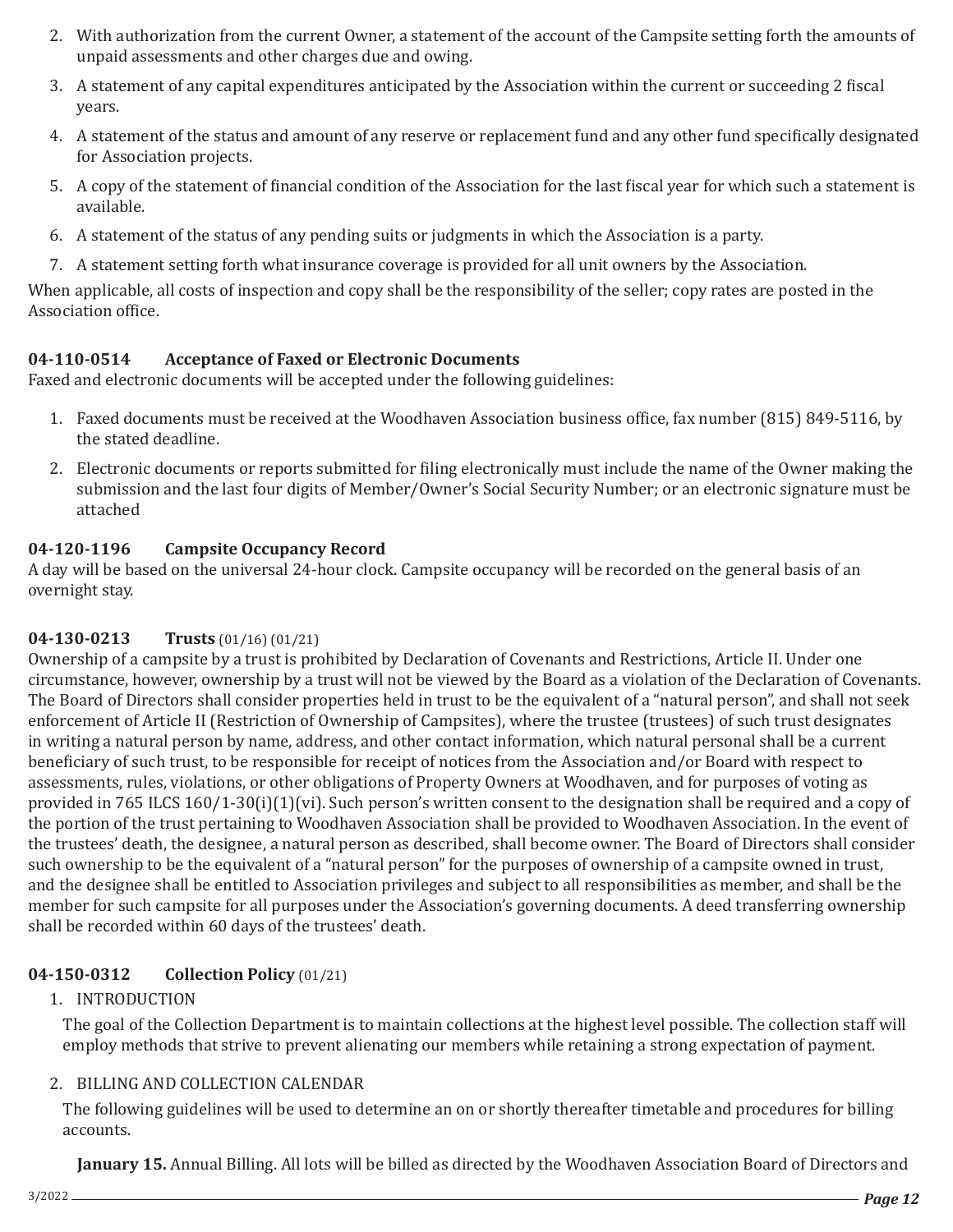General Manager.

**March 1.** Woodhaven News Reminder. The April Woodhaven News will post a reminder of the 1st installment due date and encourage early mailing. The article will inform members that payments received after March 31 will be subject to the late fee (currently \$50.00).

**March 31.** First Installment Payment Deadline. Payments received after this date are considered delinquent and are charged a late fee (currently \$50.00).

**April 5.** Telephone Contact. An attempt is made to determine why payment is not being made and to negotiate payment arrangements.

**April 7.** Past Due Notices. The past due notice is a reminder that assessments must be paid. It serves as a notification that a late fee has been assessed to their account and that interest charges will be added beginning May 1. It states membership obligations and expectations, and requests immediate payment or contact to make arrangements for payment.

**May 1.** Woodhaven News Reminder. The June Woodhaven News will post a reminder of the 2nd installment due date and encourage early mailing. The article will inform members that payments received after May 31 will be subject to the late fee (currently \$25.00).

**May 5.** Telephone Contact. An attempt is made to determine why payment is not being made and to negotiate payment arrangements.

**May 31.** Second Installment Payment Deadline. Payments received after this date are considered delinquent and are charged a late fee (currently \$25.00).

**June 5.** Telephone Contact. An attempt is made to determine why payment is not being made and to negotiate payment arrangements.

**June 7.** Past Due Notices. The past due notice is a reminder that assessments must be paid. It serves as a notification that a late fee has been assessed to their account and that interest charges will be added beginning July 1. It states membership obligations and expectations, and requests immediate payment or contact to make arrangements for payment.

**July 1.** Woodhaven News Reminder. The August Woodhaven News will post a reminder of the final installment due date and encourage early mailing. The article will inform members that payments received after July 31st will be subject to the late fee (currently \$25.00).

**July 31.** Final Installment Payment Deadline. Payments received after this date are considered delinquent and are charged a late fee (currently \$25.00).

**August 5.** Telephone Contact. An attempt is made to determine why payment is not being made and to negotiate payment arrangements.

**August 7.** Final Notice. The final notice requests payment within 10 days or a small claims lawsuit will be filed.

**August 27.** Legal Action. Small claims suits are filed against members, who have not responded, not kept a payment agreement, or have refused to pay.

## 3. ALTERNATIVES TO FULL PAYMENT

The objective of the collection staff is to collect each account in full when payment becomes due. However, there are circumstances when a Property Owner cannot or will not pay their account in full. When this occurs, an analysis of the situation must be made. The following are the most common situations that require alternative payment arrangements.

- a. Payment Arrangement No Late Fee. Some members take the initiative to inform the Association of their inability to meet the obligation for assessments prior to the due date. In this situation the Association will consider waiving the late fee penalty. The following guidelines should be used in determining if the payment arrangements qualify to have the late fee waived. This is a one-time only situation and may never be done again.
- 1. The member has never had the late fee waived in previous years.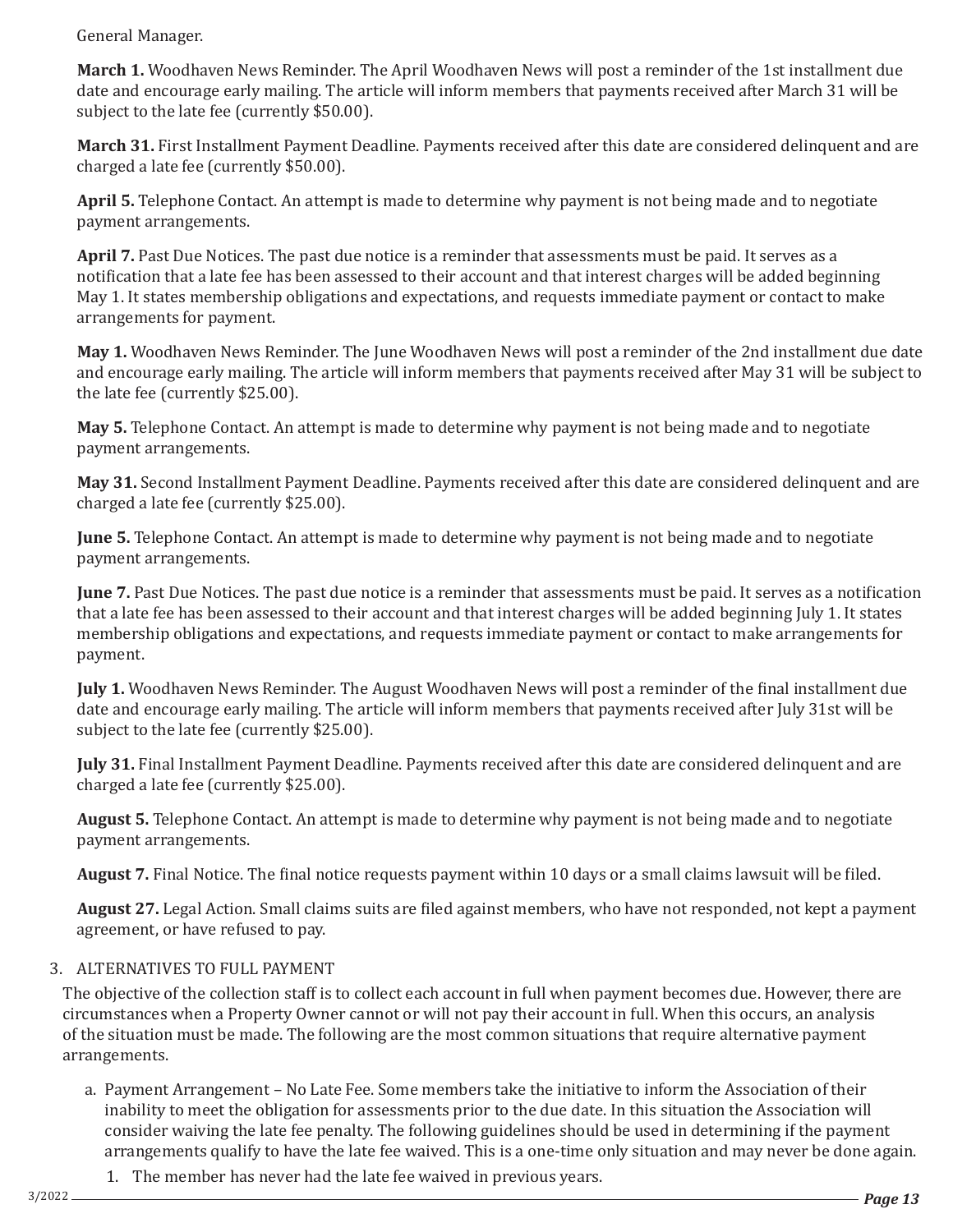- 2. Contact for payment arrangements is made prior to March 25.
- 3. Payment in full is to be received no later than 30 days past the due date.
- 4. The inability to pay is related to a crisis under which the member had no control (i.e. illness, loss of job).
- b. Payment Arrangement General. Collection staff is authorized to make payment arrangements available for members who are unable to pay their account in full. The staff must emphasize payment arrangements are an exception to the rule and encourage members to plan for future years. The following criteria apply:
	- 1. Payment in full must be made within the calendar year. (Extended payment arrangements may be granted for multiple year delinquencies.)
	- 2. A completed Promissory Note must be returned to the office.
	- 3. Interest is charged on unpaid balances at a prevailing rate (currently 9%).
- c. Temporary Access for Partial Payment Plans. The intent of this policy is to reward members that are making an honest effort to pay their dues but are unable to pay in full by the payment due date. Temporary access is given to members who have voluntarily decided to pay their account. Access is granted once a month for a maximum of two (2) nights and three (3) days until the assessment and penalties are paid in full. The guidelines are as follows:
	- 1. No access will be allowed to members having a balance owing from previous years until assessments are paid to the current year.
	- 2. A written payment plan must be signed and returned before temporary access is allowed.
	- 3. A minimum monthly payment of \$250.00 per lot must be maintained.
	- 4. Payments must be made each month. If a payment is missed, no further access will be allowed until all payments are paid to date.
	- 5. Request for access must be made in advance with the collection department staff. No access is allowed without prior approval.
	- 6. The Collection Manager reserves the right to deny temporary access to any member who does not comply with the above guidelines. The Collection

Manager may also deny access to members who pay only when they request access or those that rely on the privilege year after year.

## 4. LEGAL COLLECTIONS ACTIONS

When all attempts to collect assessments have been unsuccessful, it is necessary to pursue collection through small claims court. This is done after a notice is sent explaining our intent to collect through legal actions (i.e. final notice letter). The specific procedures required to complete a small claims action change periodically with new laws being enacted. Therefore, it is necessary to refer to the current Illinois Compiled Statutes before pursuing collections in this manner. The following is a general outline of the steps:

- a. Attorney Representation. Corporations are barred from appearing pro se in small claims actions. Therefore, we must have an attorney involved in representing the Association in court.
- b. Filing Small Claims Suits.
	- 1. Establish a court date allowing approximately 30 days to allow time to have the summons served.
	- 2. Serve the summons to the defendants through the county in which they reside or via a special process service contracted by the Association.
- c. Appearance Date.
	- 1. Members may call prior to their court date and make payment arrangements to pay their account. In this case a judgment may be entered, or the case may be continued.
	- 2. If the defendant does not appear a Default Judgment can be entered. Members that appear in court can discuss payment arrangements, disputes, etc. In general, if the debt is not disputed a Consent Judgment is entered. If the debt is disputed, a hearing must be set.
- d. Post Judgment Collections. Once a judgment is entered, we can proceed to collect the judgment amount, interest, costs and attorney fees. Post Judgment action includes the following:
	- 1. Wage Garnishments
	- 2. Bank Garnishments
	- 3. Citation to Discover Assets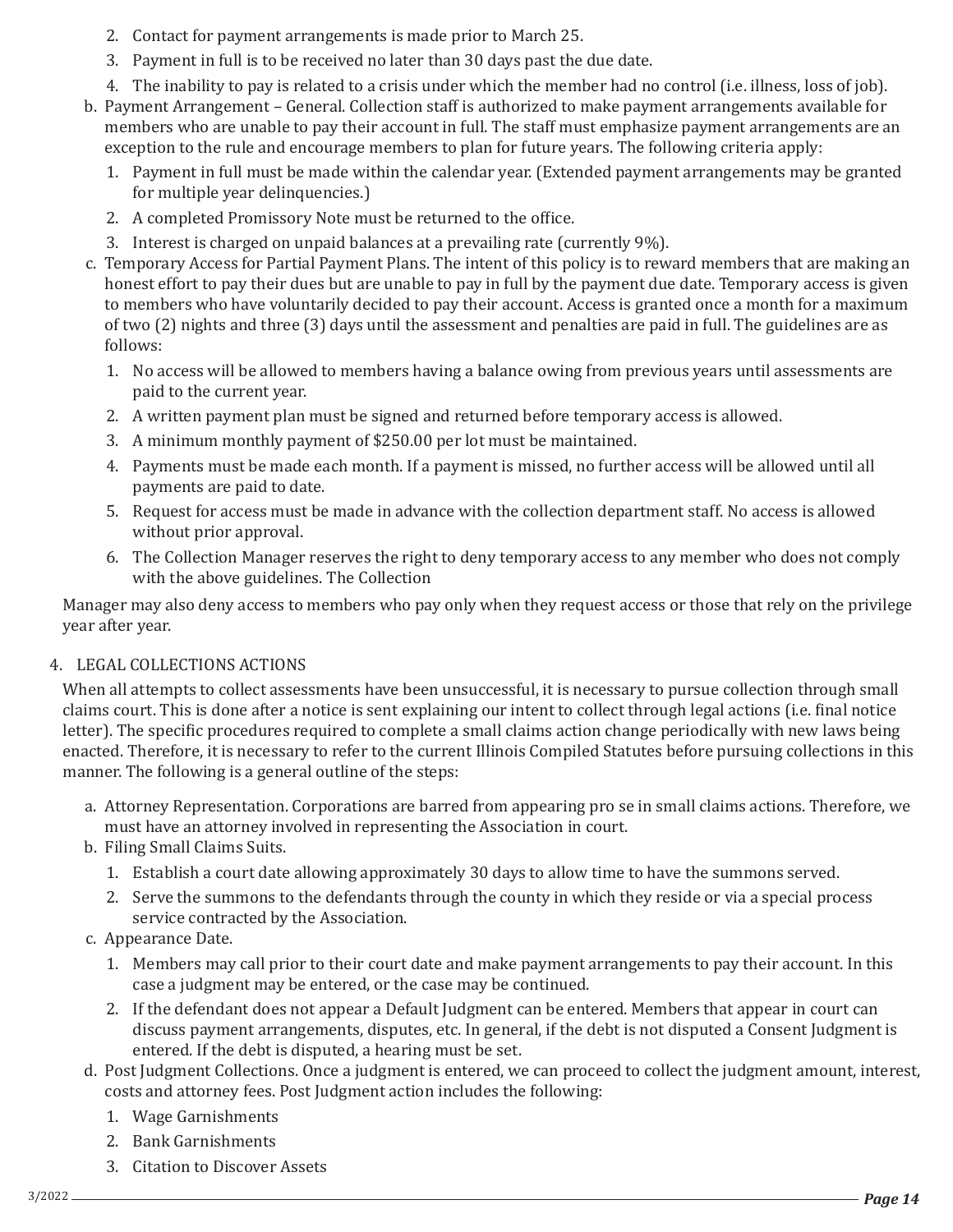- e. Specific Collection Information. Included in this policy manual is a complete explanation of post judgment procedures. This information is obtained from a collection seminar presented by Attorney Robert Markoff.
- 5. TAX DEED

The recording of a tax deed eliminates any lien interest held by the Woodhaven Association on a particular lot. It is important to remember that a tax deed may be issued but not recorded for up to twelve (12) months from the date of issuance.

The recording a tax deed eliminates only the interest we had in the lot; it does not remove the obligation of the previous owner to pay assessments and charges up to the date the tax deed was recorded.

"Take Notices" are sent to the Association and members prior to the petitioner's request for a tax deed. The notice will state the last day for redemption of real estate taxes. This notice should be a signal for the Collection Department to put forth an extra effort to clear up these accounts prior to the recording of a tax deed. The ability to collect the account after it has been transferred by a tax deed is reduced considerably. A courtesy letter is sent to Property Owners owing only one year or less in dues.

The balance owing on an account that has a tax deed recorded should be pro-rated and the remaining portion of the year assessed to the purchaser. The delinquent balance should be evaluated to determine if it is likely to be collected. If it is believed to be collectible then the balance should be placed in Collectible Allowance for Bad Debt. If it is not believed to be collectible, it should be written off as a bad debt.

## 6. ACCOUNT NEGOTIATIONS AND WRITE-OFFS

- a. The Association has scheduled write-offs at the end of each calendar year. This accounting practice keeps the receivables in line with property values. The non-sewered lots retain one year of delinquency on the books. The sewered lots retain three years of delinquency on the books. The accounts need to be evaluated to determine if the balance should be written off as bad debt or placed in Collectible Allowance for Bad Debt.
- b. From time to time the Collection Manager may determine if an account balance may be negotiated. The following are examples of situations when write-offs may be considered:
	- 1. A member has been delinquent for multiple years and now wants to pay a lump sum to clear up the debt. Interest and late fees can be negotiated if it is believed the property will be better maintained and utilized if the member brings the account up to date. However, payment must be made in the form of cash, cashier's check or money order. No personal checks or payment options can be accepted. It is a lump sum settlement only.
	- 2. A member has been unable to sell their lot for a long period of time and has recently located a buyer. The balance owing combined with other outstanding costs creates too costly of a burden to market the property. The seller is willing to sign off the deed without a financial gain in order to resolve the debt owing to the Association. In this situation the Association may choose to write-off late fees, interest, and, if unavoidable, Association dues.
	- 3. There is legal action being done by Woodhaven on the account (i.e. Small Claims Suit) and the members have a legitimate defense as to why they should not be charged the costs (i.e. Bankruptcy).

### 7. PROPERTY TRANSFERRED TO WOODHAVEN (Lot Take Backs)

- a. Periodically members of the Association have offered their property to the Association. In some cases it is to satisfy a debt owing to the Association and in others it is simply because the members are moving, in poor health, and/or no longer want the property. The Collection Manager will make a case by case review of the facts involved to determine if the Association will accept the lot. Guidelines to use when accepting a lot are as follows:
	- 1. Evaluate the reason the member is requesting to deed the property to the Association (i.e. poor health, inability to pay, death of member, etc.).
	- 2. Encourage the owner to try and sell the lot first. They can either list it for sale in the Woodhaven News or list it with a realtor.
	- 3. A review of the property must be completed to determine if there is any debt owing on the lot. All debt should be satisfied prior to accepting the lot (i.e. assessments, taxes, water). A visual evaluation of the property must also be done to determine the condition of the lot.
	- 4. A title search must be completed to determine if it is possible to obtain a clear title to the property. This information is located at the Old Lee County Courthouse. If there is an outstanding lien, print a copy for the record.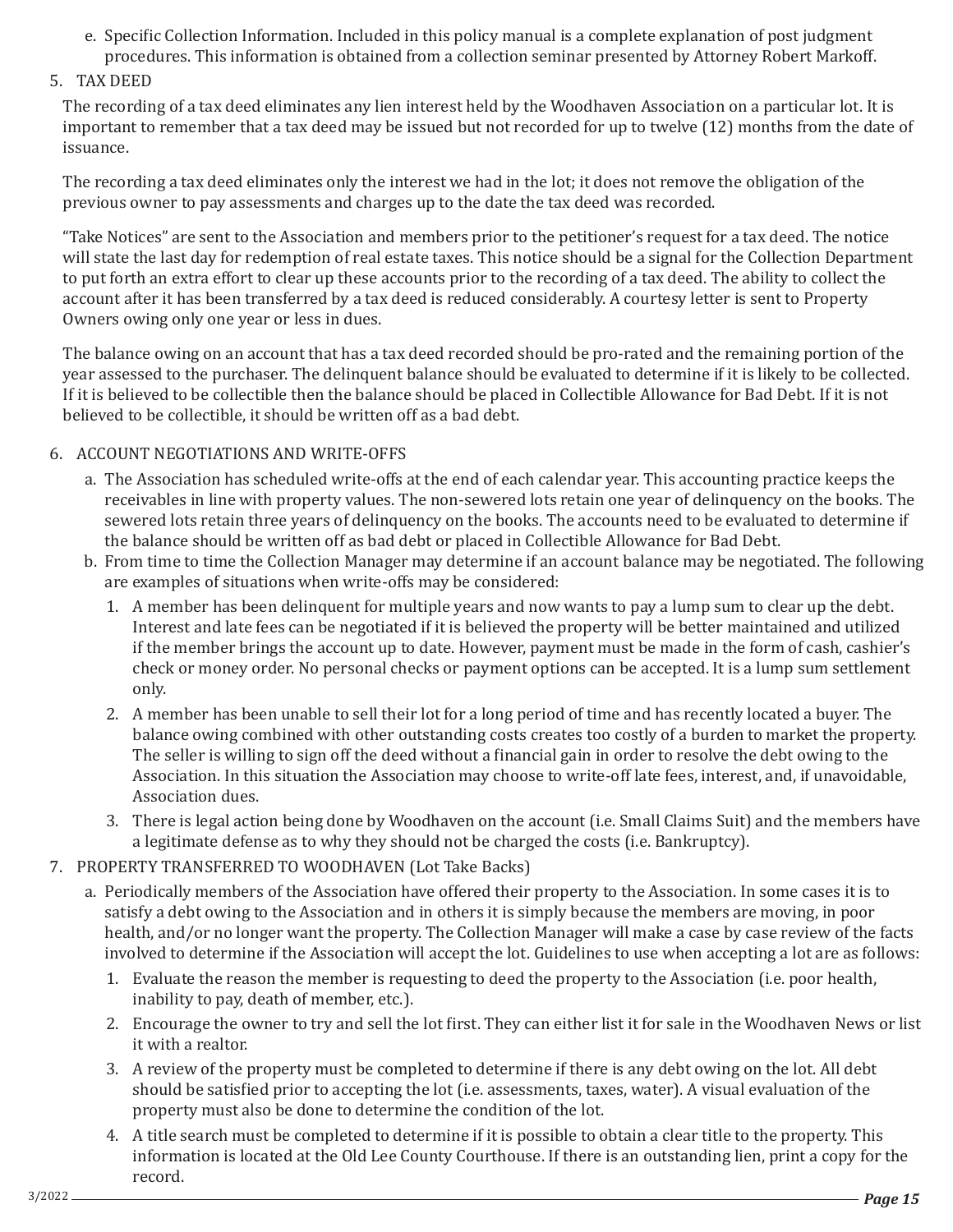- 5. Obtain balances for any costs we have agreed to pay. This is especially important with real estate taxes.
- 6. If assessments are owing there should be a reasonable attempt to reduce the amount owing before accepting the lot.
- 7. The number of lots in inventory and the current marketability of lots must be considered before accepting any lots.
- b. If all previous guidelines are met and the property has a clear title, the following procedures should be followed:
	- 1. Prepare a Quit Claim deed.
	- 2. Send the deed to member(s) for notarized signatures.
	- 3. When deed comes back review the notes on the computer and verify any promised payments have been made for any outstanding costs. Obtain balances for any costs we have agreed to pay.
	- 4. Fill out the following forms:
		- a. Membership Papers.
		- b. Lot Take Back Sheet.
		- c. Notice to Realty and Accounts Payable.
		- d. Check Request as needed for dues, water/sewer, and taxes. Do a check request for 4/1 to the recording date for all fees except the rest of the dues.
		- e. Taxes will be paid with a Woodhaven Association check certified bank check or money order.
		- f. Credit memo from the recording date to 3/31 of the next year for the dues only. These are generally a prorated amount.

## **04-160-0495 Association Vehicles**

- 1. All vehicles belonging to the Association and its subsidiaries shall remain on property unless used for Association business. No vehicle belonging to the Association or its subsidiaries is to be taken out of Woodhaven for personal reasons.
- 2. The only exceptions to this policy are those staff members currently assigned vehicles; namely, Executive Director.
- 3. When vehicles are taken off property, the driver of that vehicle will fill out a "vehicle log sheet" prior to their leaving Woodhaven property.
- 4. The Executive Director, General Manager, and department managers are responsible to ensure that this policy is strictly adhered to.

## **04-170-0315 Resource Co-Op with Local Agencies/Businesses**

From time to time the Association will make available and/or borrow specific resources including but not limited to mowers, tractors, blowers, blades, plows, lifts and tools; in addition, staff may make available services such as copiers, postage machine, meeting rooms, training facilities, water hydrants and other amenities and services. This policy is intended as a cooperative arrangement between local agencies and/or businesses with which Woodhaven has a communal relationship. There shall be no charge or payment for personnel or described uses unless agreed upon by the Board of Directors; however non-reusable supplies such as paper, fuel, oil, etc., may be replenished or provided at cost.

# **04-180-0121 Complaint and Hearing Procedures**

1. Comments, Questions, or Suggestions (Speak Up Sheets)

Property Owners who have questions or comments concerning any aspect of the Association and its subsidiaries; or, complaints, commendations, and/or suggestions regarding operations may submit a Speak-Up-Sheet to the Association. Forms can be picked-up and dropped off at facilities open to the membership, accessed on our website https://woodhavenassociation.com/members/form-speak-sheet/ or on the Association's Ap. Upon receipt, speakups will be logged and routed to the appropriate manager for response, if needed. All attempts will be made to respond to inquiries and requests within 15 days, either verbally or in writing.

2. Hearings and Appeals of Citations

Procedures for appealing citations issued for violations of the Association's Covenants and Rules are specified in the Rules and Regulations under Article VI Section 2.

3. Resolving Inconsistencies with Applicable Laws and/or the Association's Governing Documents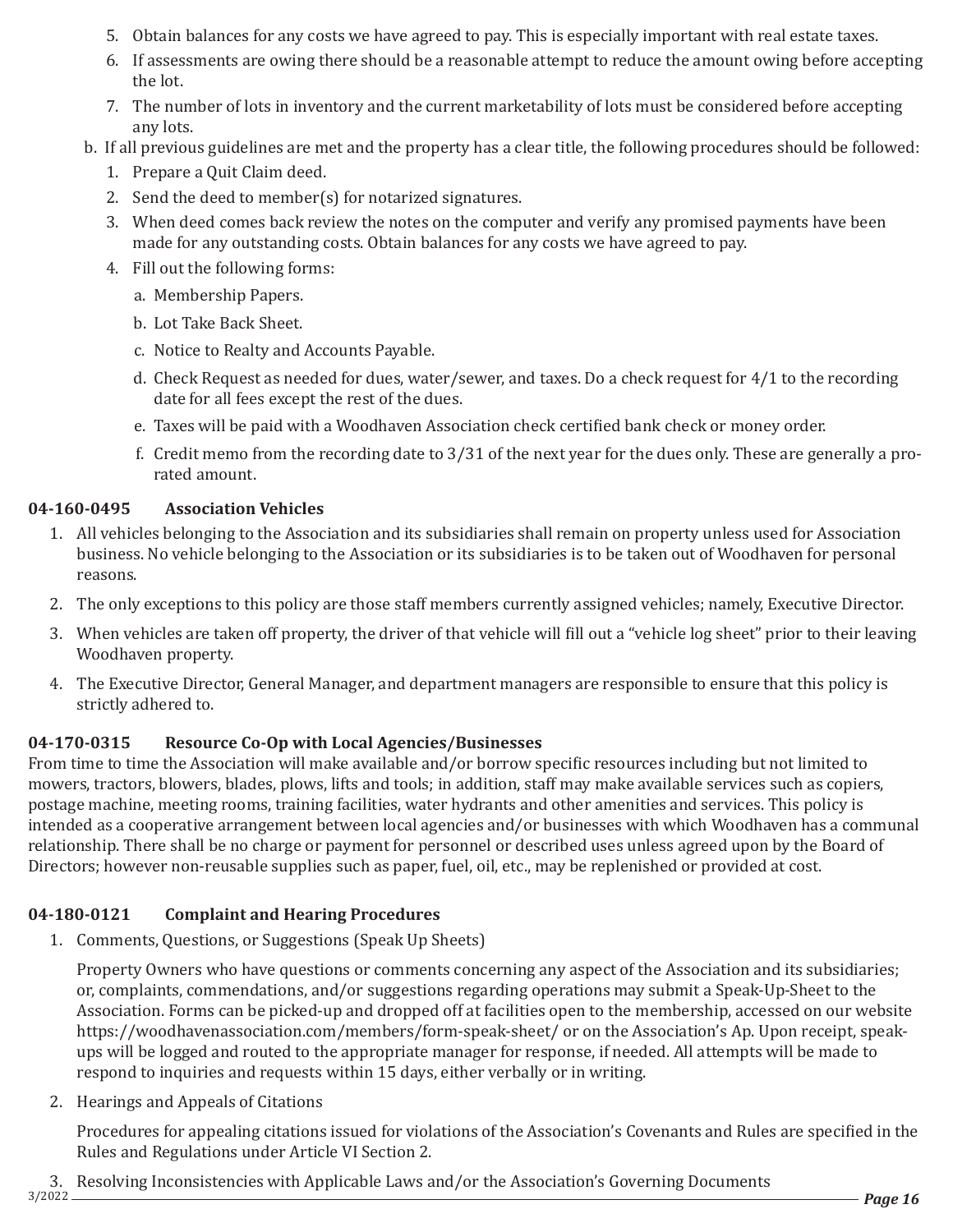- a. Owners can file a complaint with the Woodhaven Association for resolution concerning matters, which are not pending in any court of law or administrative tribunal, regarding the alleged or perceived action, inaction or decision by the Board of Directors, administrative agents, or inconsistencies with applicable laws and regulations, including but not limited to the Association's governing documents. The Owner must submit their complaint in writing, a sample form is provided below. Completed forms shall be submitted:
	- By registered or certified mail addressed to:

Woodhaven Association Complaint Resolution P.O. Box 110 Sublette, IL 61310

- By submitting the complaint form online at https://woodhavenassociation.com/members/forms-central/
- Hand-delivered to the Office of the Executive Director, Association Administration Building.
- b. The Association shall provide written acknowledgement of the receipt of the complaint to the complainant

| SAMPLE                                                                                                                                                                                                                        |
|-------------------------------------------------------------------------------------------------------------------------------------------------------------------------------------------------------------------------------|
| The Woodhaven Association                                                                                                                                                                                                     |
| <b>Complaint Resolution Form</b>                                                                                                                                                                                              |
| Name of Property Owner Submitting Complaint: ___________________________________                                                                                                                                              |
|                                                                                                                                                                                                                               |
| the control of the control of the control of the control of the control of the control of the control of the control of the control of the control of the control of the control of the control of the control of the control |
|                                                                                                                                                                                                                               |
|                                                                                                                                                                                                                               |
| Violation of: CICCA ________ Illinois Not-for-Profit Act _______<br>Association's By-Laws _____Rules & Regulations ______ Policies _____                                                                                      |
| Explanation of Complaint: Explanation of Complaint:                                                                                                                                                                           |
|                                                                                                                                                                                                                               |
|                                                                                                                                                                                                                               |
|                                                                                                                                                                                                                               |
|                                                                                                                                                                                                                               |
| Final Determination was Posted:                                                                                                                                                                                               |

within 10 business days of receipt. Such acknowledgment shall be mailed to the address shown on the Membership Papers for the Member, and if provided, to an email address on record with the Association.

- c. The complainant shall provide, with the Association's complaint form, copies of all documents that the complainant believes the Board of Directors should consider in connection with the Owner's complaint. In addition, to the extent the complainant has knowledge of the law, rule or regulation applicable to the complaint; the complainant shall provide that reference, as well as the requested action or resolution.
- d. If the Association identifies additional information necessary for the Association to continue processing the Owner's complaint, then no later than 30 days after the Association's receipt of the complaint, the Association shall request such information from the complainant. If the additional information requested is not received within the time frame stated in the Association's request, and the time frame has not been extended by consent of the Board, but in no event shall be beyond thirty (30) days after the request was made or the extended time has expired whichever is later, the complaint will be deemed withdrawn and the process will terminate.
- e. The Board of Directors shall hold hearing on the complaint no less than 30 nor more than 60 days after receiving the complaint and any additional information it has requested. Notice of the date, time, and location for the hearing shall be mailed to the Member's address on file and emailed to the address on record with the Association, no later than 14 days prior to the hearing date.
- f. The Owner filing the complaint may, but is not required to be, represented by an attorney. If the complainant chooses to be represented by an attorney, then s/he must notify the Board of Directors that s/he intends to be represented by an attorney no later than 7 days prior to the hearing date.
- g. A final determination of the Association shall be ruled on by the Board of Directors at an open meeting within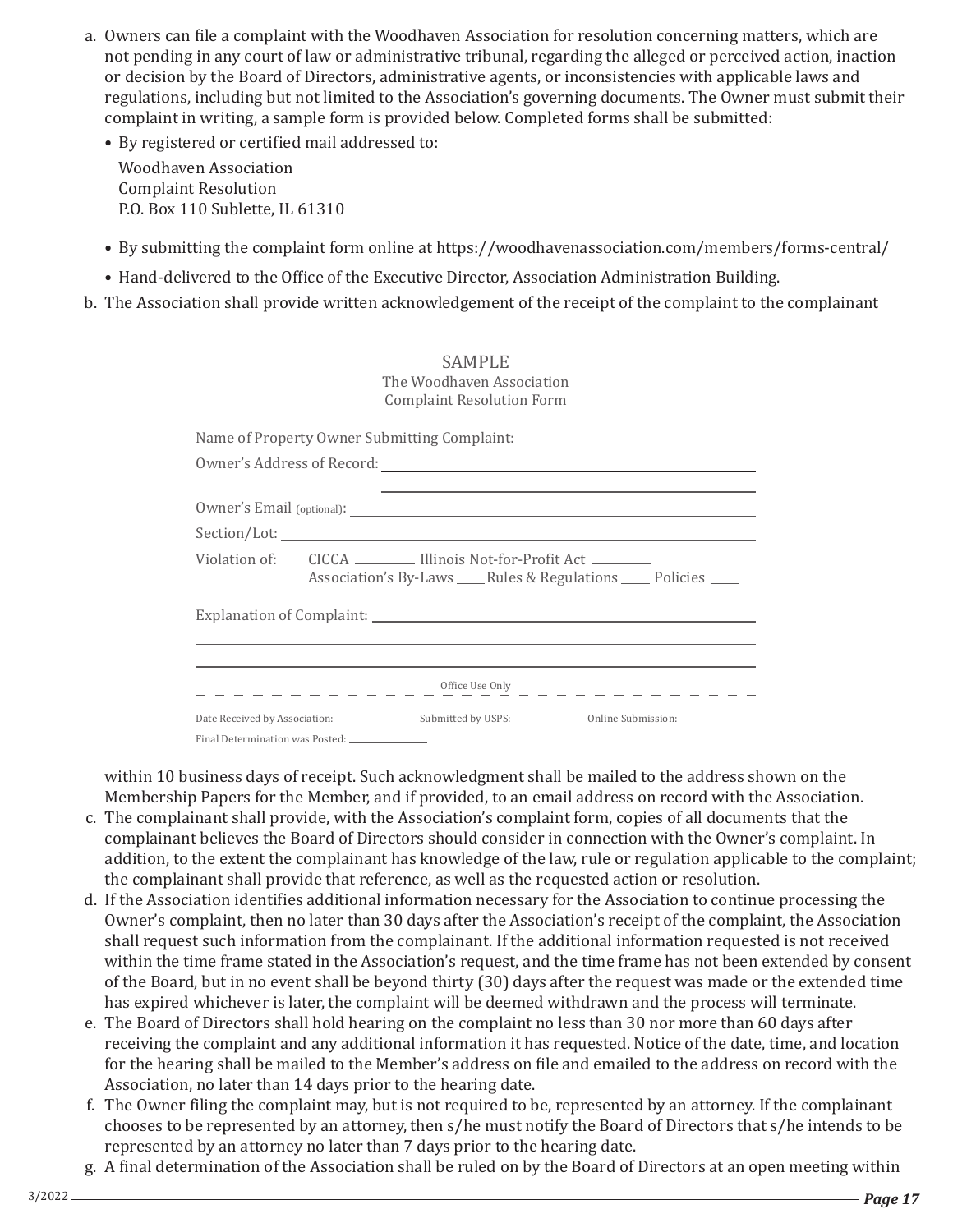180 days after the Association received the Owner's complaint. Notification must be made in writing and marked clearly that the Board's decision is final. Written notice of the final determination is to be mailed to the address on record with the Association.

## **04-190-0121 Surveillance Camera System**

This policy provides guidelines regarding the use of surveillance cameras by the Association. The policy outlines when and how surveillance cameras are to be installed, how images are to be stored and recorded, and the conditions under which stored images or video are to be used.

The function of surveillance cameras is to assist in protecting the property of the Woodhaven Association and Subsidiaries. The primary use of surveillance cameras will be to record images for future identification of individuals in the event of legal, criminal, or policy violations. Though cameras are recording, Association personnel are not monitoring. There will be no audio associated with any camera. The Association will not install cameras inside comfort stations, restrooms, changing areas, bathhouses, or in staff offices.

- 1. Surveillance cameras may be installed in common areas where the surveillance of Association property or people would be enhanced. This includes but is not limited to locations where money is exchanged with a cash register or credit card reader, pools, building doors, front gate entrance/exit, maintenance compound, store/restaurant, gas pumps, and at customer service counters.
- 2. Appropriate signage will be installed at facilities and amenities to provide notice of the cameras and enhance the crime prevention value of the camera.
- 3. Camera use will be limited to situations that do not violate the reasonable expectation of privacy as defined by law.
- 4. The General Manager of Member Services will function as the surveillance camera coordinator.
- 5. Procedures:
	- a. Video monitoring for surveillance purposes will be conducted in a professional, ethical, and legal manner.
	- b. Recorded images will not be routinely monitored and should not be relied upon for personal safety.
	- c. Information obtained through video monitoring will be retained for 30 days and used exclusively for surveillance and compliance with Woodhaven Association policy and for law enforcement purposes. Should monitoring reveal activity that violates rules or laws, an investigation will be initiated. Review of footage will be performed by specific members of the Public Safety Department, IT Department or as assigned by the Executive Director. All information retained will only be released per the Association's By-Laws and Policies as authorized by the Board of Directors.
	- d. Any person who tampers with or destroys video surveillance equipment will be subject to criminal prosecution and/or Association penalties and hearings.

### **SECTION 5 FINANCE**

# **05-100-0620 Reimbursement of Expenses** (01/21)

Directors and approved committee members are eligible for reimbursement of expenses incurred because of their Association business. These expenses are limited to:

- 1. Gas mileage will be reimbursed up to 150 miles one way or 300 miles round trip, in accordance with Federal guidelines as of January 1.
- 2. Tolls, when incurred during Association business.
- 3. Meals, when authorized by the president, executive director, or general manager.
- 4. Direct payment for items purchased for the Association when authorized by a majority of the board of directors.
- 5. Board and/or Committee members occupying the same residence will not receive payment of expenses if traveling to Woodhaven in the same vehicle or arriving/departing within four hours of each other.

Requests for reimbursement must be made to the administration office on authorized forms. Reimbursement forms are due in the Association office quarterly beginning with March 31, June 30, September 30, and December 31. Reimbursements for other than those expenses listed above must be recommended by the finance committee and approved by a majority vote of the Board of Directors.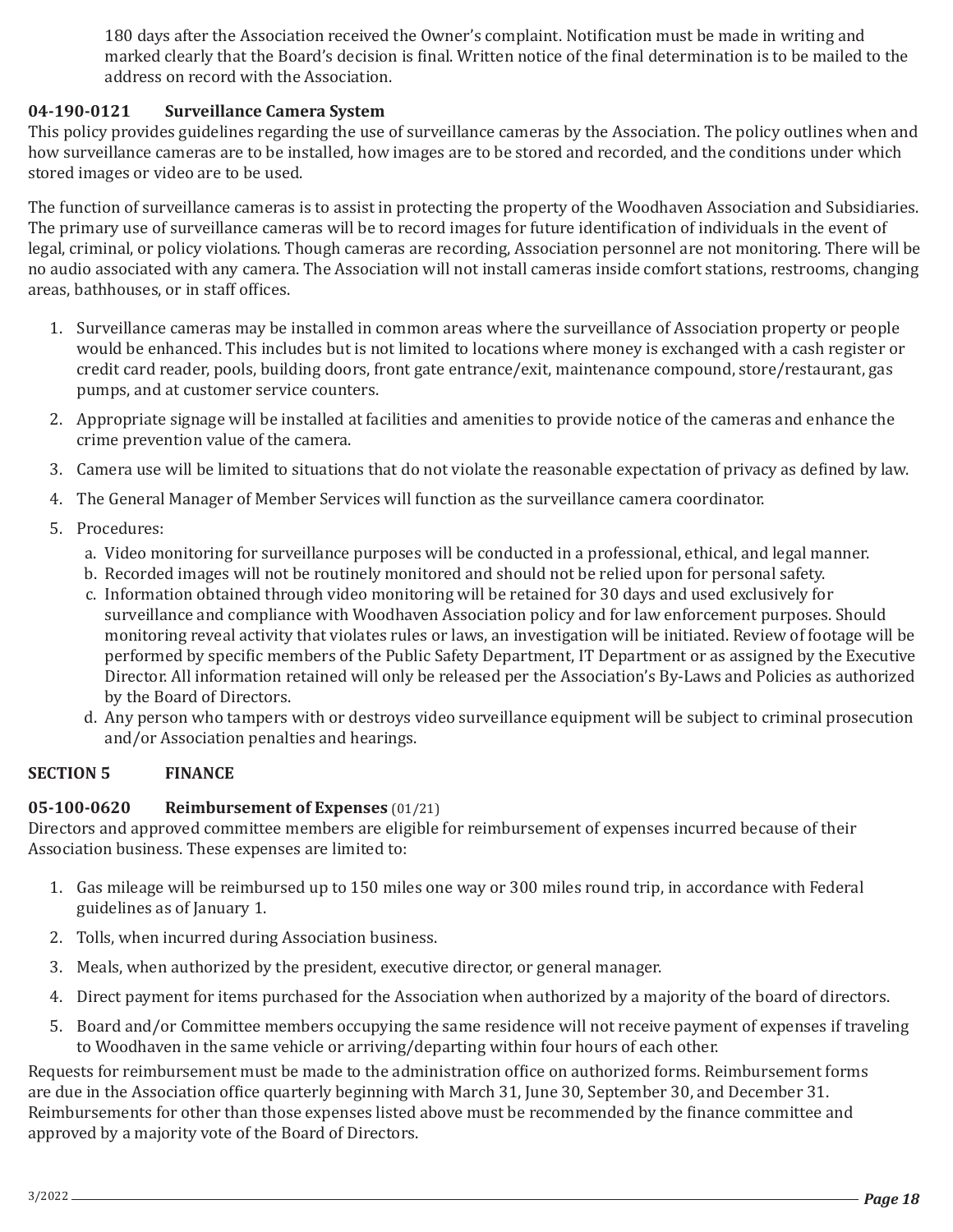## **05-110-0699 Approval of Contracts** (05/14)

All contracts entered into by the Association are to be approved in final form by the Board of Directors prior to the contract being executed with the exception of contracts less than one year in duration and wherein the Association is expending less than \$10,000.

## **05-130-0503 Approval of New Projects**

- 1. Prior to Board approval, all new projects must have been included in the Association's long- range plan for the prior two years before the project can be purchased or constructed.
- 2. The aforesaid two-year limitation may be waived by two thirds of the Board members, provided that one of the following conditions exists:
	- a. The new project will generate a reasonable amount of revenue that will offset the cost of the project.
	- b. The new project will reduce future expenses by an amount comparable to the cost of the project.
	- c. The new project will improve the Association's ability to protect Association facilities, members and/or employees.
	- d. The new project is required by a local, state, or federal regulatory agency requires the new project.

## **05-140-0204 Investment Policy Statement**

The Association's primary objective is to protect principal. The secondary objective is to generate income to supplement the Association's general operations. These objectives are met by investing under the following guidelines.

- 1. In its operating fund, the Association can invest in treasury bills and notes; certificates of deposit within FDIC limits (CD or CDs); US government issued bonds; agency bonds; and money market funds that mature in 1 year or less. These investments are scheduled throughout the year based on the anticipated spending plan established during the Association's annual budget process.
- 2. In its restricted fund, the Association can invest in treasury bills and notes; CDs within FDIC limits; US government issued bonds; government agency bonds; and Ginnie Mae Investments. (5/09) Agency bonds are limited to 75% of the restricted fund portfolio at the time of investment. Investments in the restricted fund are scheduled to mature at dates that coincide with the Association's reserve funding needs, which projects funding needs many years into the future. (03/07)
- 3. The Association has established repurchase agreements with the Pioneer State Bank of Sublette. These agreements provide protection for Association funds held at the Bank that exceed the FDIC insured limit.
- 4. The Association allows management some discretion in investing additional funds in CDs beyond FDIC limits, where the income received from the CD will be higher than otherwise generally available and management can support that the savings institution is financially secure. This allowance is limited to a total of \$500,000 between operating and restricted fund investments (with a maximum of \$200,000 uninsured at any one savings institution). (03/06)
- 5. Periodically, if there are fixed income alternatives that management can support, the Association has authorized investments of up to \$200,000 that can be placed at management's discretion, providing they are of the same nature and safety parameters as above. (3/06)
- 6. Funds in the Association's Woodhaven Lakes Realty, Inc. subsidiary currently exceed FDIC insured limits. To keep these funds FDIC insured, we invest in CDs with local banks other than our main operating bank, The Pioneer State Bank of Sublette. Investing these funds with local banks is done to support communities where we provide residential real estate services.
- 7. In the event funds from the Association's Woody, Inc. subsidiary exceed FDIC insured limits, a statement will be created and added to this policy.

Management shall be responsible for reviewing these guidelines with the Finance Committee at least annually to assure that they remain valid and relevant. Any recommendations as to changes should be submitted to the Finance Committee and approved by the Board of Directors.

## **05-150-0417 Capitalization of Assets**

The Association will manage assets purchased based on the following guidelines:

*Page 19* 3/2022 1. Asset items with an economic useful life of more than 12 months and with a purchase value exceeding \$5,000 will be capitalized and depreciated by the Association.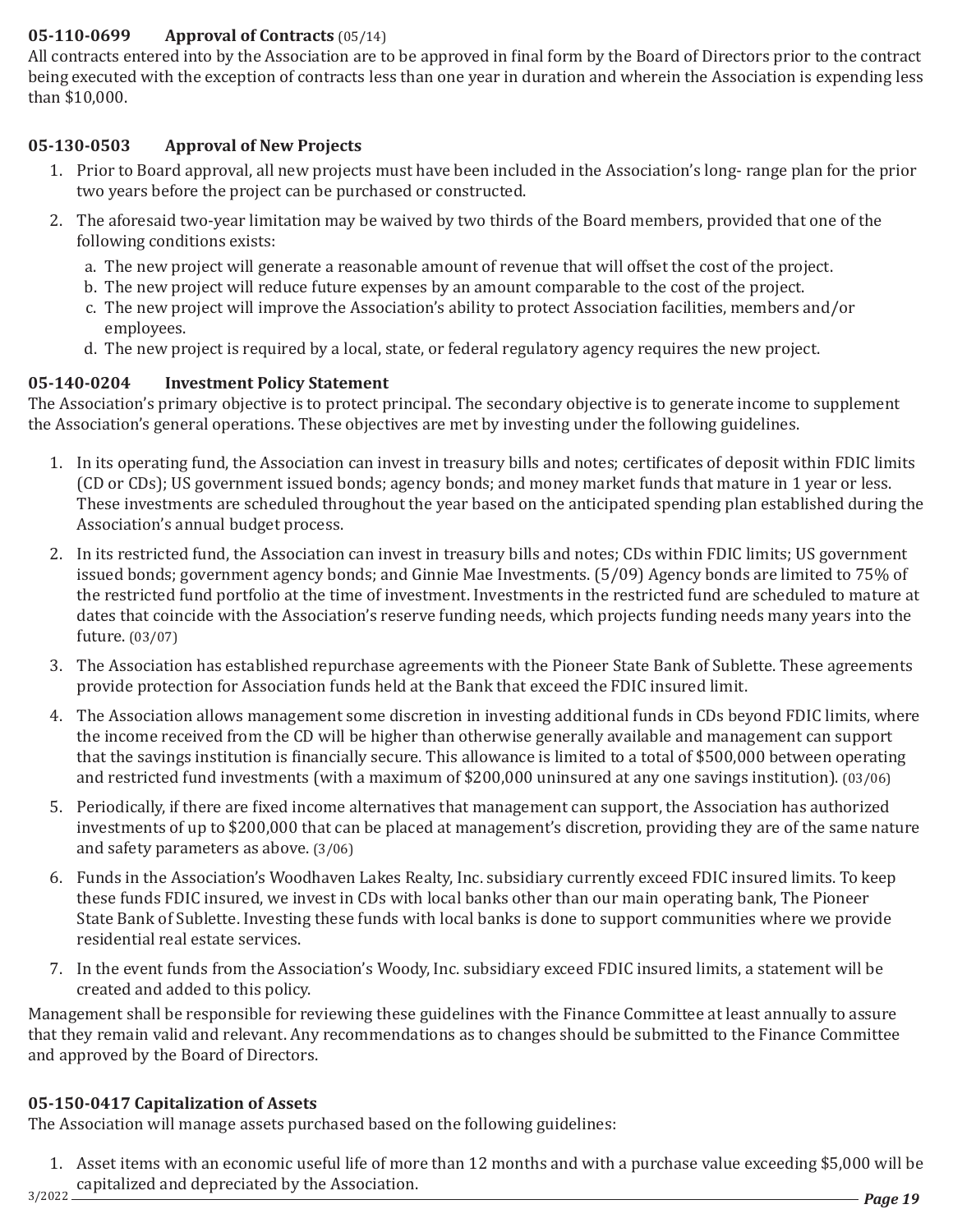- 2. Assets with an economic useful life of more than 12 months and with a purchase value of less than \$5,000 will be expensed in the year they are purchased.
- 3. This policy will be applied for both book and tax purposes.

## **SECTION 6 PUBLIC SAFETY**

## **06-100-0996 Guests** (01/21)

Definition: A Guest is any non-owner who is on Woodhaven property or on an Owner's campsite by:

- 1. Using a gate pass with the Owner's permission \*, or
- 2. Having entered as a passenger in a vehicle properly admitted, or
- 3. Admission on a "Temporary Guest" pass approved by an Owner or the Association.

A person who comes onto an Owner's campsite as a casual, social, or uninvited visitor is not a "Guest" of that Owner for purposes of C&R or R&R enforcement. Such person's conduct is the responsibility of the Owner who provided a pass to the Guest.

\* A pass in the possession of someone other than the Owner is assumed to have been loaned unless theft or other unlawful possession is demonstrated. A lost pass must be immediately reported to the Association office so that it may be deactivated.

In situations where a Member/Owner has been found by the Board to have violated Covenant's and Rules restricting an Owner from renting their Campsite, the Member will be held responsible for the actions of any person(s) gaining access under these conditions.

## **06-110-0514 Law Enforcement Agencies Access to Association and/or Owner Records**

Law enforcement agencies requesting Association and or Owner records, including but not limited to Owner contact information, gate access printouts, and/or video recordings, will be required to make the request in writing using the Association's form obtained from the administration office. Requests will be reviewed and may be authorized by executive management.

## **06-120-0514 Exemption of Qualified Law Enforcement Officers from Restriction of Firearms Concealed Carry**

Sworn qualified law enforcement officers who meet the requirement of 18 U.S. Code § 926B are permitted to carry their firearms in a concealed manner.

## **06-130-1199 Fires**

A fire will be considered unattended if there is clearly no responsible person in the visual vicinity, and no response to a knock on the RV door. To be a citable fire, it will have visible flame; or, if smoldering, have combustible material in proximity, which may enable a fire to spread. An unattended fire will be extinguished by the staff present and then reported to Public Safety for warning or citation.

## **06-140-0203 Access for Trailer & Automobile Repossession**

Creditors that are requesting access to Woodhaven for the purpose of repossessing a trailer or automobile will be granted access only if one of the following apply:

- 1. The Property Owner has submitted written permission to the Association authorizing the creditor or their agent permission to enter the property for the purpose of removing the trailer or automobile.
- 2. The creditor has obtained a court order granting the authority to remove the trailer or automobile and the creditor has provided the Association with a hold harmless agreement sufficient to cover the liability for the action of the creditor removing the trailer or automobile as well as the liability of any claims arising out of the trailer or automobile removal process.

## **06-150-0306 Citations Written for Violation of Rules and Regulations**

1. A warning citation may be issued at the discretion of the Public Safety Officer with incidents of a relatively minor nature or if no other citations are on record.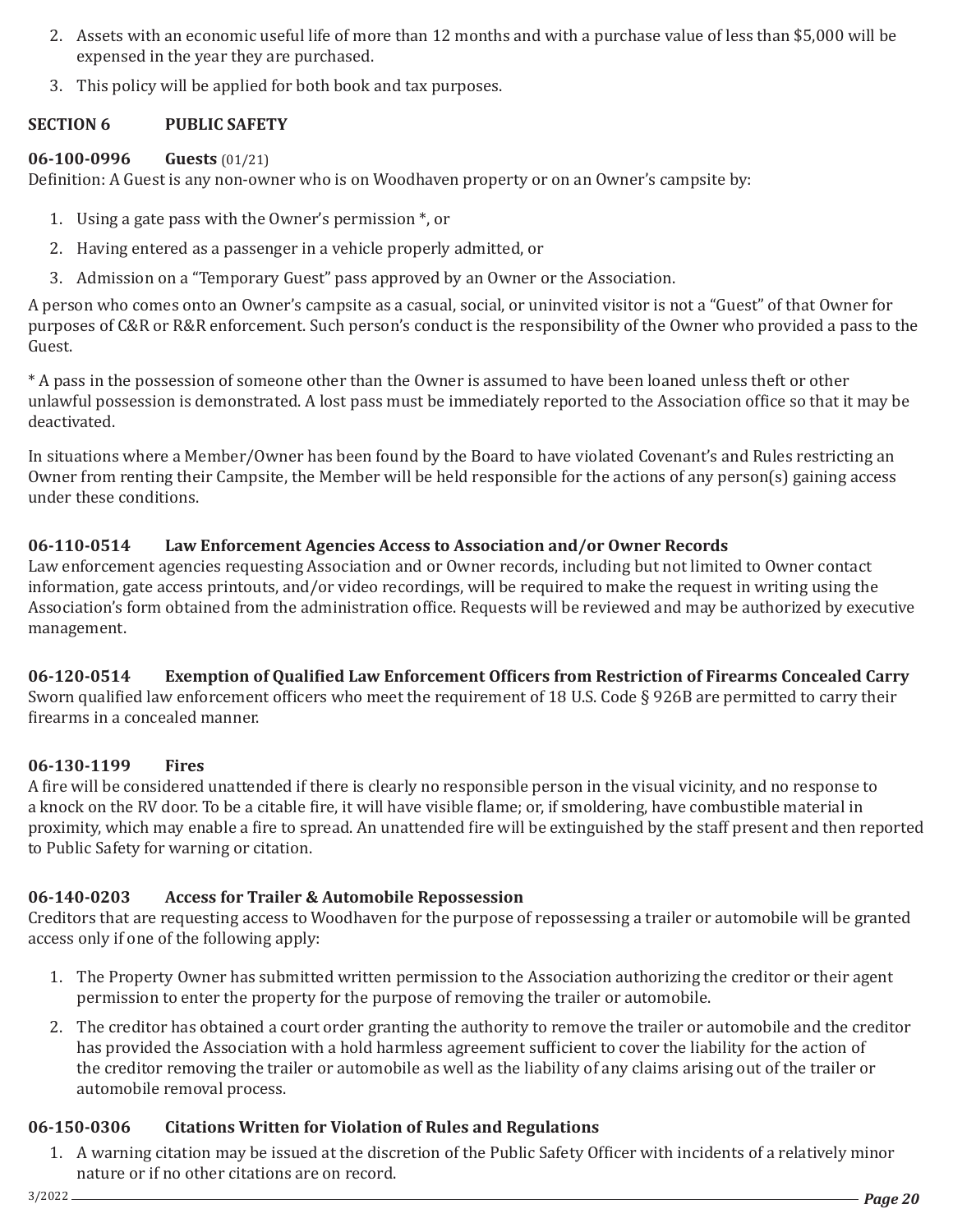- 2. Each violation may be issued a citation.
- 3. A first-time violation in each category is issued at the first level in that category regardless of citations issued in other categories.

## **06-160-0211 Use of Force Standards**

- 1. Designated Public Safety Personnel will be trained and certified in the use of force.
- 2. A list of trained personnel will be submitted to the Association's Insurance carrier.
- 3. Approved standards will include defensive tactics, handcuffing and use of Oleoresin Capsicum spray.

## **06-170-0213 Disciplinary Procedures for Recreational Facilities**

If after a verbal warning has been given and the inappropriate behavior continues it becomes an offense and shall result in the individual or group being required to leave the specific recreational area, or to cease recreational activity during a period of time set by the staff, or to return Association property. If repeat offenses and or rule violations occur, a citation may be issued and is subject to Woodhaven's penalties and hearings.

## **06-180-0909 Registered Sex Offender/Child Pornography**

The Director of Public Safety shall maintain a registry of individuals required to register with the Association who have been convicted for sex offenses and/or child pornography under Article 1 Section 21 of the Rules and Regulations. The individuals in the registry shall be identified by name, section and lot number, and the court where the conviction occurred. The Executive Director shall cause the publication of the registry not less frequently than quarterly in the Woodhaven News and shall publish the registry any time a new name is entered.

## **06-190-0121 Assistance Animals**

Representatives of the Association may ask individuals who have disabilities or an underlying health condition that are not readily apparent or known to the Association to submit reliable documentation and the need for an assistance animal.

If the disability or an underlying health condition is readily apparent or known but the disability- related need for the assistance animal is not, the Association's representative may ask the individual to provide documentation of the disabilityrelated need for an assistance animal.

Verification must be submitted to the Association, forms to assist with verification are available at the Administration Department".

Upon receipt of a properly completed Form the Executive Director will determine eligibility for a variance within 15 days of receipt.

## **SECTION 7 SUBSIDIARIES**

### **07-100-0790 Statements of Purpose**

*Woody, Inc.*

To provide goods and services for the convenience of the members and owners of campsites at Woodhaven Lakes while also reducing the operating costs for the Association.

### *Woodhaven Lakes Realty, Inc.*

To provide real estate brokerage services to Association members while also promoting the sale of campsites and preserving the Association's source of assessment income by attracting prospective campsite owners to Woodhaven Lakes.

Where applicable, Subsidiaries of the Association will provide goods and services to the general public with the objective of generating revenue, which results in a profit.

### **07-200-0790 Relationship between Subsidiaries and the Association**

*Purpose*

The purpose of this policy is to establish the relationship between the Association and its wholly owned subsidiaries: Woody, Inc. and Woodhaven Lakes Realty, Inc.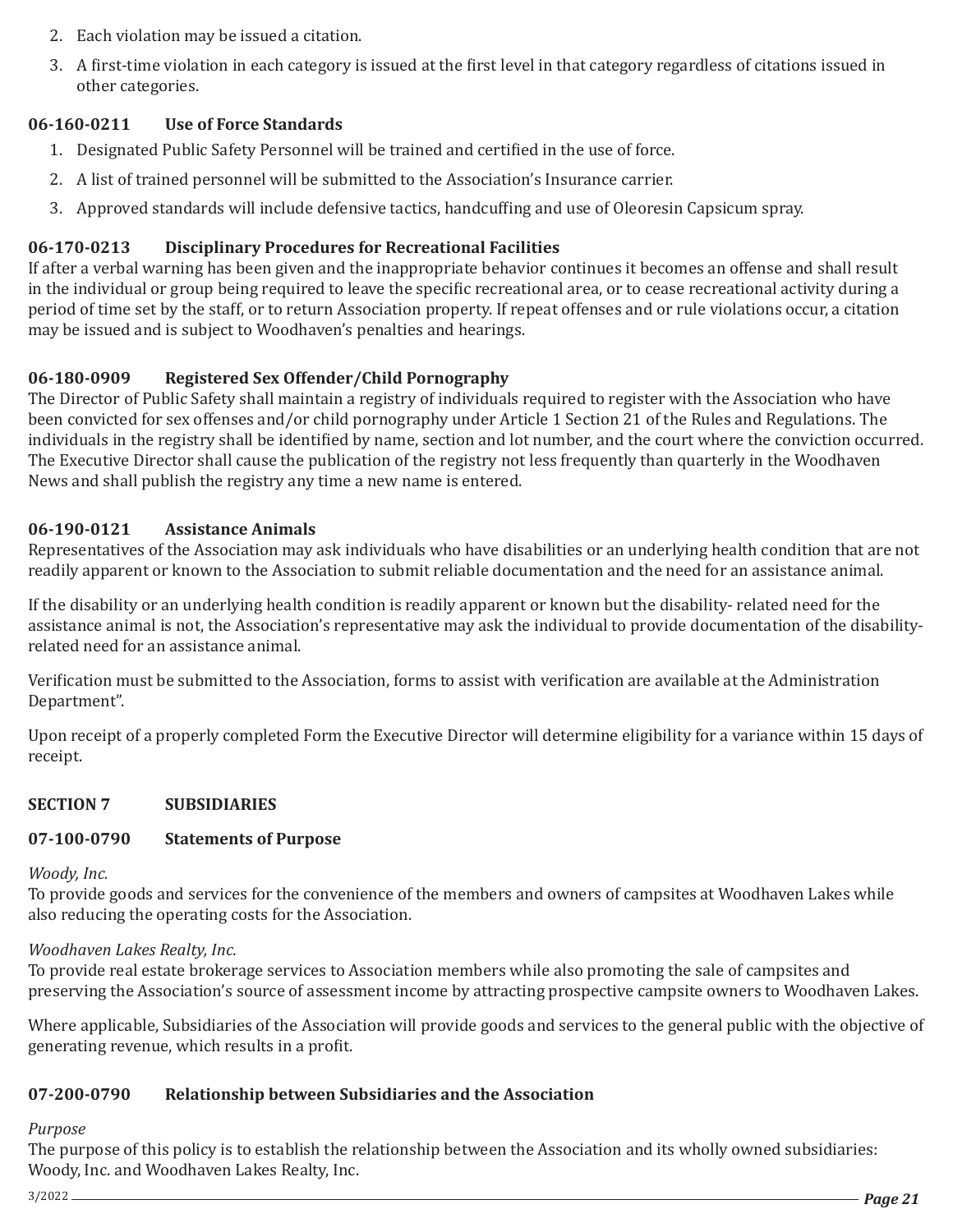## *Definition*

A wholly owned subsidiary of the Association is a corporation under the laws of the State of Illinois, the issued capital stock of which is owned in its entirety by the Association.

### *Shareholder*

The Association is the sole shareholder of a subsidiary. The Board of Directors of the Association shall represent and act in behalf of the shareholder and shall exercise all of the rights to which the shareholder is entitled.

#### *Board of Directors*

The elected Board of Directors serving the Association shall also serve as the Board of Directors for each subsidiary operation and will conduct business operations consistent with the board powers established in the Association's By-Laws.

#### *Fixed Assets*

A subsidiary shall not hold title to or otherwise have a financial interest in any land or improvements thereto, buildings, or improvements thereto, machinery and equipment, vehicles, furniture and fixtures, or to any other fixed assets.

#### *Assessments*

A management and service fee shall be assessed annually to a subsidiary for management and maintenance of leasehold and common property of the Association. The Board of Directors of the Association shall, from time to time, determine the amount of such assessment.

#### *Financing*

The Association shall provide working capital to finance a subsidiary in the amounts and at the times scheduled in the cash flow projection of the annual business plan authorized by the shareholder at a rate of interest and for a term established by the Board of Directors of the Association.

### *Business Plan*

The business plan shall be reviewed and recommended for approval by the finance committee and shall include:

- 1. A pro form statement of income and expenses.
- 2. A cash flow projection that schedules borrowing and repayment of working capital.
- 3. A schedule of additions to and replacement of lease hold property.
- 4. A statement setting forth the mission, objectives, and goals of the subsidiary.
- 5. An analysis of all planned business extensions, additions, acquisitions, and retrenchments.
- 6. An analysis of all changes planned in usage of leasehold land or buildings.

An annual business plan for a subsidiary shall be contained in the annual budget of the Association recommended to the Board of Directors by the Finance Committee. Adoption of the annual budget of the Association by the Board of Directors shall constitute authorization by the shareholder of the annual business plan for a subsidiary contained therein.

### *Financial Control*

A subsidiary shall provide to the Finance Committee of the Association at its meeting each month financial reports of the subsidiary's operation for the month preceding. Financial reports of the subsidiary shall be of a type and in a form prescribed by the finance committee.

### *Annual Meeting*

A subsidiary shall hold a shareholder meeting jointly with the Association's Annual Meeting, each year in August. Subsidiaries of the Association shall be subject to the By-laws, Article V Meetings of the Members.

### **SECTION 8 LAND USE**

### **08-100-0800 Visitors at Woodhaven** (01/21)

The Executive Director and/or the General Managers, acting under the Board of Directors, may, from time to time, authorize visitors to be admitted for purposes believed to benefit the interests of the Association and its members. Such authorization shall be granted only upon reasonable assurance that the security of Woodhaven will not be compromised.

### *Definition*

*Page 22* 3/2022 A visitor is any person who is not a member of the Association, a guest of a member or an employee of the Association or  $\frac{3}{2222}$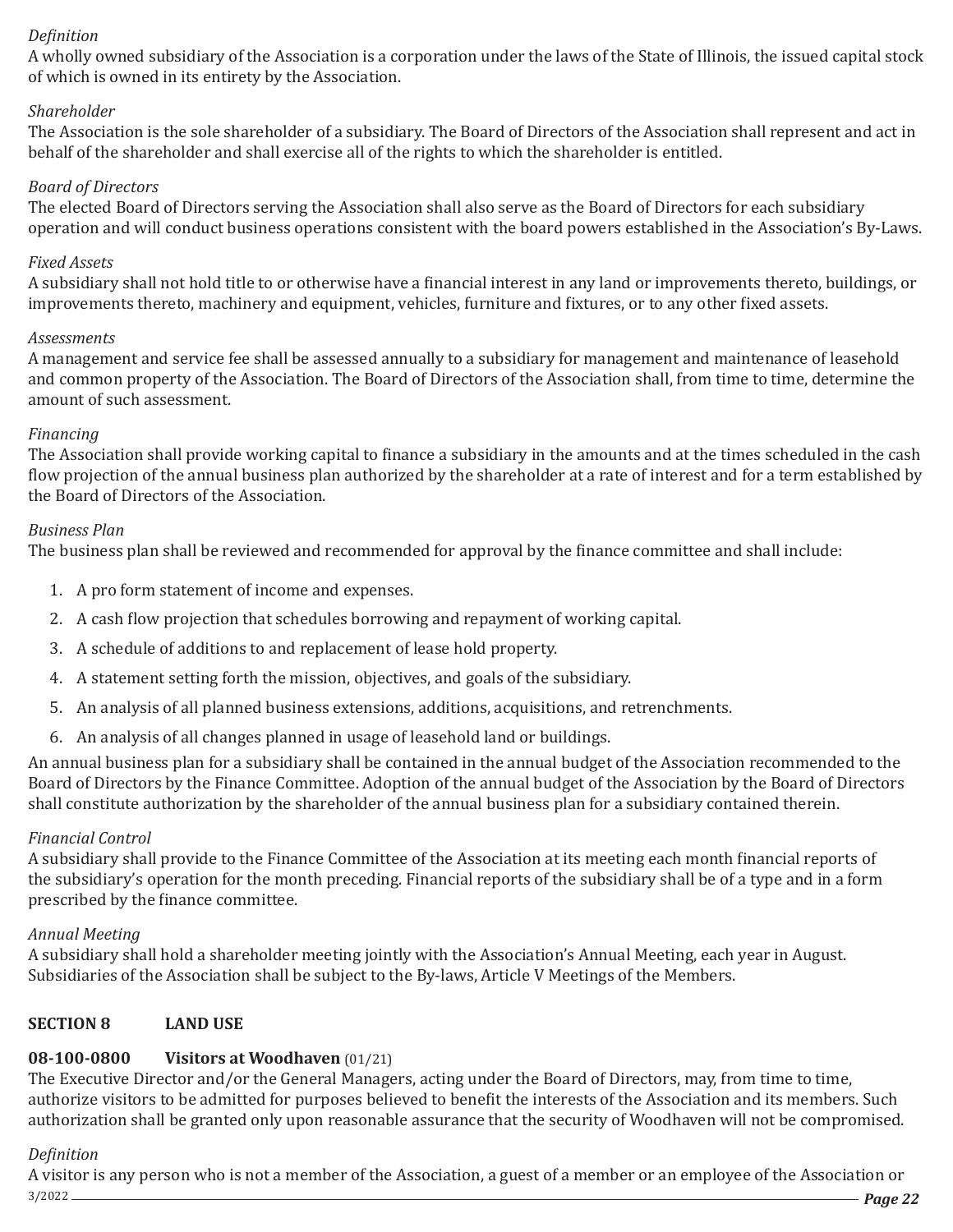### its subsidiaries.

The following categories of visitors will be allowed admittance under the following terms and conditions:

#### *Prospective Campsite Buyers*

Prospective campsite buyers shall be admitted for a personally conducted tour with a real estate broker or real estate associate.

#### *Business and Professional Persons*

Professional persons and representatives of our present and prospective suppliers of goods and services shall be admitted to conduct business with the Association and its subsidiaries and ventures.

#### *Law Enforcement Officials*

Officers with the Illinois State Police, Illinois Department of Natural Resources, Lee County Sheriff's Department, and Federal Agencies (e.g. FBI, U.S. Marshall, Homeland Security, etc.) shall be admitted. Illinois State Police, IDNR and/or Lee County Sheriff's Department will be given access when in marked law enforcement vehicles or with proper identification. Federal agencies will be given access upon display of agency identification. Representatives from all other law enforcement agencies will be given access with proper identification and upon notification to Lee County Sheriff's Department.

#### *Government Officials*

Officials of local, state, and federal government agencies on official business shall be admitted. An officer of the Association, the Executive Director or the General Managers may admit government officials and other dignitaries for purposes other than official business believed to be beneficial to the interests of the Association.

#### *News Media*

The Executive Director, General Managers, or designate, may admit members of the news media.

#### *Persons Having Reciprocal Privileges*

The Woodhaven Association may arrange reciprocal privileges for its members with certain recreational organizations. Members of such organizations entitled to reciprocal privileges with the Association shall be admitted according to the regulations governing such reciprocal privileges.

#### *Recognized Youth Organizations*

The Association will make available certain common areas for camping and recreational enjoyment over a limited period of time excluding major holiday weekends, to youth groups such as, Boy Scouts, Girl Scouts, YMCA, schools, etc.. Organizations must be sponsored by a Property Owner or authorized by executive management and registered with the Department of Public Safety.

#### *Group Tours*

Busloads of visitors for the purpose of touring Woodhaven and who do not intend to use the amenities may be permitted access with authorization from the General Managers or Executive Director.

#### *Community and Professional Service Providers*

Agencies providing community or professional services to Owners at their Campsite such as, hospice, visiting nurses or physical therapists, and meals on wheels will be allowed access upon display of agency identification and registration with the Department of Public Safety.

#### *Insurance Investigators*

Insurance agents working on behalf of Owners to process claims will be given access upon identification of company credentials and Owners name, section, and lot.

#### *Other Visitors*

The Board of Directors may, from time-to-time, authorize visitors to be admitted for purposes believed to benefit the interests of the Association and its members. The Board shall consider granting such authorization only after it has received reasonable assurance the security of Woodhaven Lakes will not be compromised.

The Executive Director and/or General Managers of the Association, acting under the Board of Directors, is to take appropriate steps to assure that this policy is periodically disseminated throughout the management of the Association and its subsidiaries, and that appropriate steps are taken to avoid or eliminate actual or doubtful cases of noncompliance.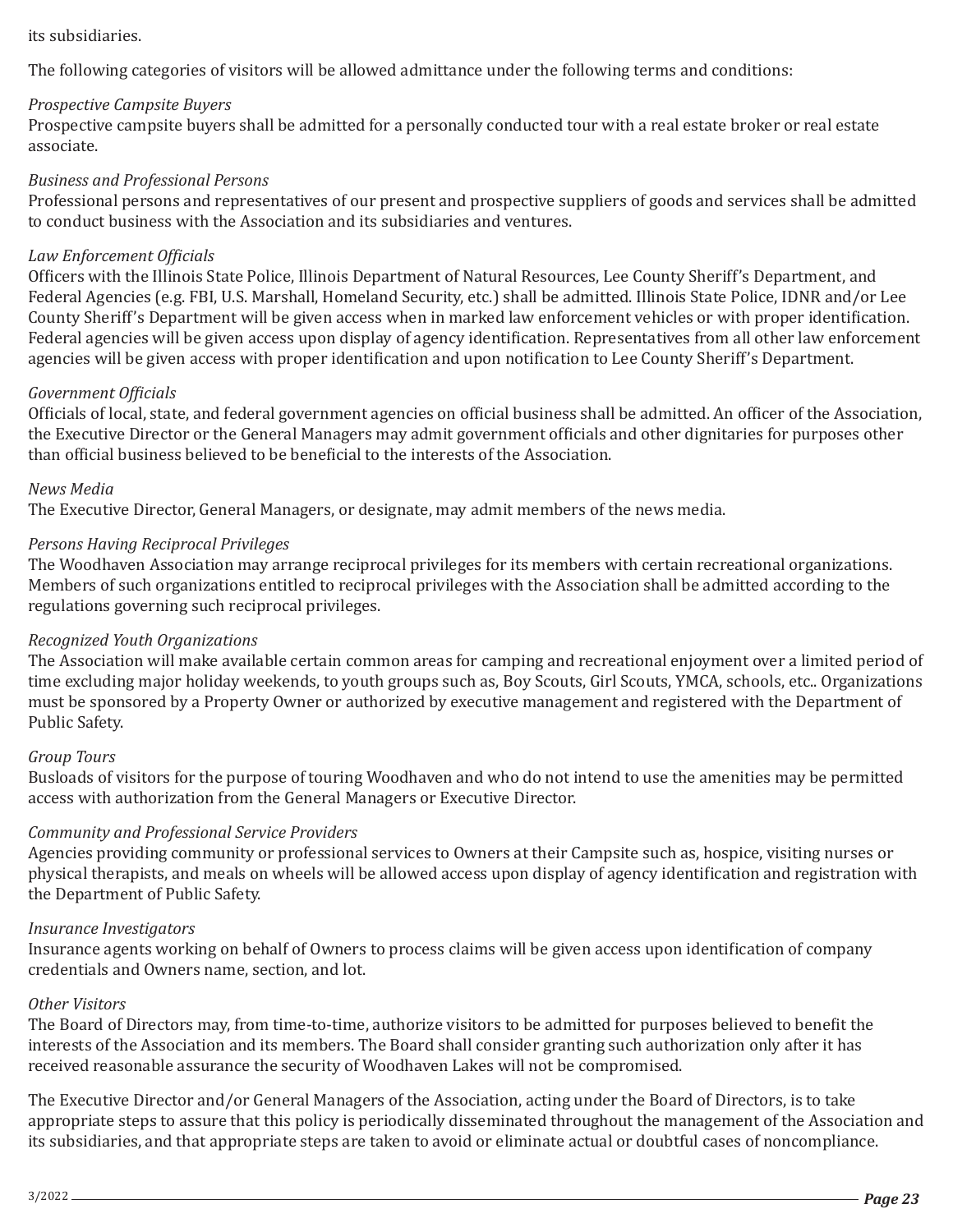## **08-120-0303 Commercial Activity on a Campsite** (01/21)

No industry, business, trade or occupation or profession is permitted to use a Woodhaven campsite as a base location. Any work or service done for hire or the offering of products for sale other than a permitted yard sale or bulletin board notice constitutes prohibited activity. The campsite may not be used to store trade equipment or supplies in a visible manner. Any advertising or other publicity efforts, either through the Association's paper, and/or social media or other social media sites, may not reference a Woodhaven campsite as a focus of inquiry. The mere mention that a vendor is a Woodhaven Property Owner would not be a violation of the C&R.

## **08-135-0517 Port-a-Johns**

- 1. A permit may be issued for a limited time to place a Port-a-John on a campsite.
	- a. The permit is valid for a maximum of ten (10) consecutive days.
	- b. Only two (2) permits will be issued per year per Member.
	- c. A second permit may be issued after 21 days from the first permit expiring.
	- d. An application must be completed and turned in at least 48 hours prior to delivery of the Port-a-John.
	- e. Permits are to be displayed on the Port-a-John and be visible from the roadway.
	- f. The Property Owner is responsible for the unit and is to keep it clean and reasonably odor free.

The Association reserves the right to deny a permit upon receipt of complaints or failure of the Member to cooperate with reasonable requests made by the Association's agents.

## **08-150-0496 Use and Maintenance of Designated Preservation Areas**

All properties within the Designated Preservation Areas are to be used and maintained as open space in their natural and wild state. To maintain their natural state, streams, lakes, and ponds will continue to be maintained by dredging or other methods used in removing sediment and controlling erosion. All ditches and drainage tubes located within the Preservation Areas will continue to be periodically cleaned out and/or repaired. Maintenance vehicles, including mowers and snowmobiles, shall be the only motorized vehicles within the Preservation Areas.

No buildings shall be constructed in the Designated Preservation Areas. Trails are permitted.

## **08-160-0514 Bulletin Boards**

Bulletin boards located at the comfort stations are for the use of Property Owners and the Association. Boards will be cleared on or about the 1st of every month. Bulletin boards located within a facility is intended for Association use in promoting activities or announcements.

Contractors, vendors, and realtors are prohibited from posting and/or advertising on any bulletin boards. Postings will be removed if content is deemed to be inappropriate or in violation to this policy.

## **08-170-0514 Block/Street Parties**

Groups of Owners wanting to limit traffic for the purpose of conducting a "street party" will require written authorization from the Department of Public Safety. Permits are to be applied for at the Association Office two weeks in advance. Permits will not be issued on holiday or event weekends, nor will certain roads be restricted at any time. The road will remain passable for those whose Campsites are within the blocked area; additional restrictions may apply at the discretion of Public Safety Personnel.

## **08-180-0799 Use of Association-Owned Lots for Guests** (Effective 4/1/00) (3/19) (01/21)

An Association-owned lot may be permitted for use by the guest of an Owner for a period up to ten (10) days on a space available basis.

- 1. Reservations for the upcoming year:
	- a. Will begin no earlier than April 15
	- b. Can only be made by an Owner of Record
	- c. Reservations will only be taken if Owners are in good standing with the Association at the time the reservation is booked. An Owner making a reservation must also have assessments paid through the reservation dates.
	- d. Reservations must be paid at the time of booking.
- 2. The host Owner of Record is responsible for delivery of the passes to their guest prior to the designated dates of use.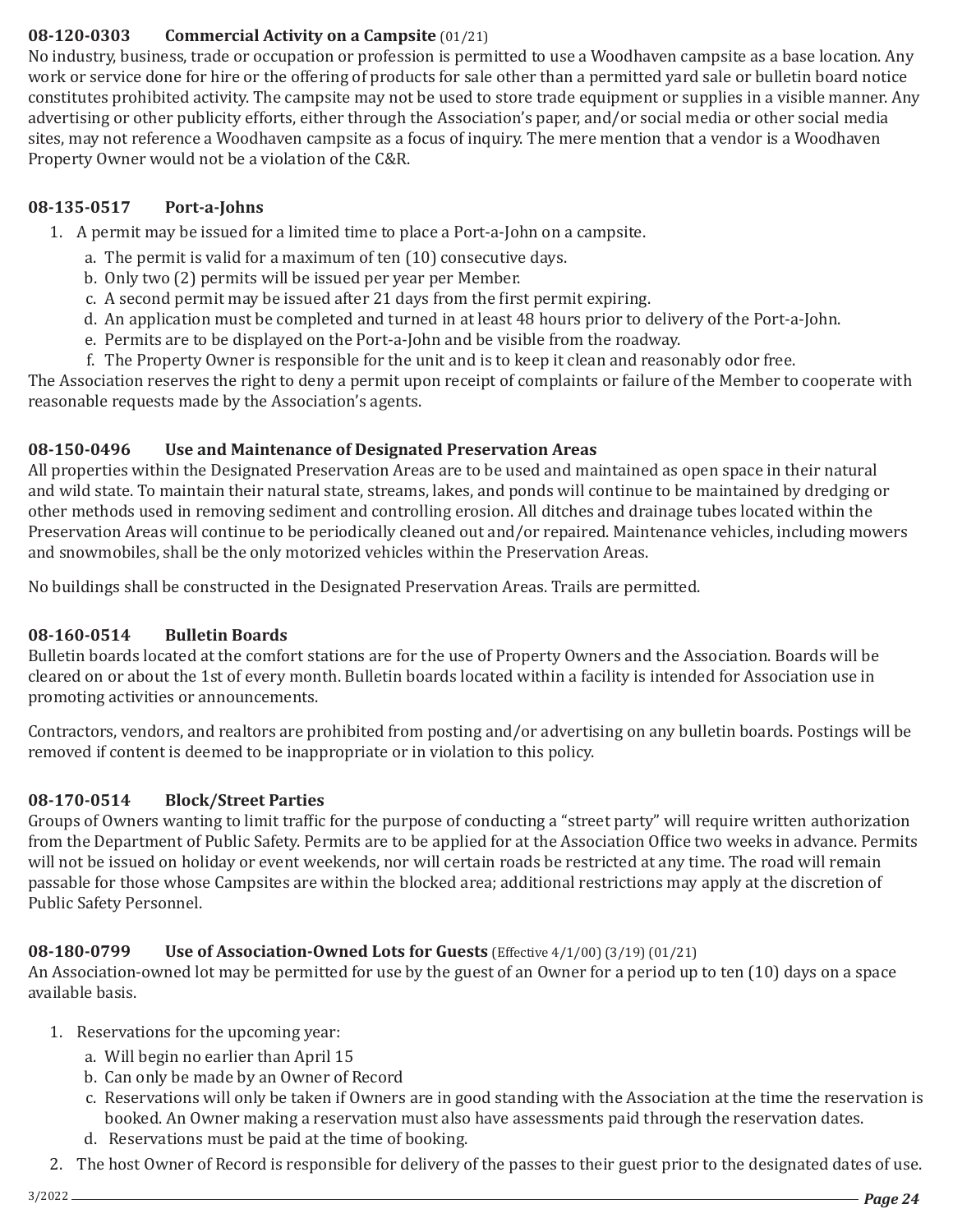- 3. The host Owner will be charged \$20.00 per night, payable in advance.
- 4. The guest will use a dates-defined Guest Pass.
- 5. The host Owner is responsible for any incidents that may occur because of the guest usage.
- 6. A maximum of two (2) reservations per calendar year per Campsite may be made.
- 7. Occupancy is limited to one (1) RV and two (2) tents; if no RV, three (3) tents are permitted

## **08-190-0603 No Outlet Signs**

The Association may place at the entrance of cul-de-sacs, roads, trails, and courts "No Outlet" signs where road surface termination, when viewed from a primary or secondary thoroughfare, is not obvious.

## **08-200-0322 Woodhaven Contractor, Vendor, and Realtor Policy**

Registration, Construction Permits, and Conduct of Contractors, Vendors, and Realtors:

Persons or companies providing labor to perform a service or do a job on a Campsite are considered by the Association to be a Contractor and are subject to sections of this policy referencing Contractors. Persons or companies providing delivery or pick-up of materials or items are considered by the Association to be a Vendor and are subject to sections of this policy referencing Vendors. The Association may waive requirements to individuals or companies providing products and/or services that require specific licensing such as surveyor or who are participating in an Association activity such as open air markets and food vendors.

- 1. A. All Contractors, Vendors, and Realtors
	- a. Contractors, Vendors, and Realtors and their employees shall possess current property access passes specific to each person, as issued by the Association and input such pass for entry into Woodhaven properties.
	- b. Holders of Property Access Passes shall promptly display said passes to Woodhaven staff members whenever requested.
	- c. Contractors, Vendors, and Realtors or their employees who are delinquent in paying debts to the Association or its subsidiaries will not be issued a property access pass(es).
	- d. Contractors, Vendors, and Realtors shall provide copies of all professionally required certificates and/or licenses.
	- e. Contractors, Vendors, and Realtors shall display company identification on the driver's side of their vehicle(s) in lettering no less than 1", which is visible from the road. Signage may be magnetic, painted directly onto vehicle, or other application approved by the Association.
	- f. Property Access Pass Restriction: Issuance of a Property Access Pass does not entitle the bearer the use of Woodhaven Association property for recreational purposes.
	- g. Jurisdiction: By acceptance of a Property Access Pass, the holder shall accept the obligation for themselves and their employees to conform to those applicable rules and regulations as established for the conduct of themselves and Property Owners by the Association Board of Directors.
	- h. Contractors, Vendors, and Realtors shall be responsible to the Association for both the quality of work and the general conduct of their employees.
	- i. The Association has the right to deny the issuance of a Property Access Pass to any company or individual. Property Owners who are Contractors, Vendors or Realtors and are delinquent with the Association regarding any financial matters will be denied a Property Access Pass for their business.
	- j. Contractors, Vendors, and Realtors not registered with the Association will be treated as a guest of the Member/ Owner and will be responsible for their guest's actions. Activity of the contractor, vendor, or realtor is restricted to the Owner's Campsite on which pass they entered the property.
	- k. There is to be no solicitation by Contractors, Vendors or Realtors by placing literature or business information of any kind on a Property Owner's Lot, comfort station or Association bulletin boards or any other area on Woodhaven property. Contractors/Vendors/Realtors may advertise for a fee in the Woodhaven Newspaper. Contractors/Vendors are automatically placed on a handout for Property Owners, and on Woodhaven's official website. Violations of this policy can result in fines and possible suspension of Contractor/Vendor/Realtor privileges.
	- l. Contractors, Vendors, Realtors or their employees listed on any sex offender list or having been convicted of child pornography are prohibited from entering the Associations' property.
	- m. Contractors/Vendors/Realtors are prohibited from accessing neighboring lots or Woodhaven's common areas without prior authorization, unless work involves accessing common pedestal or utilities located in easement. The contractor is responsible for obtaining permission to access neighboring property or common areas. The *Page 25*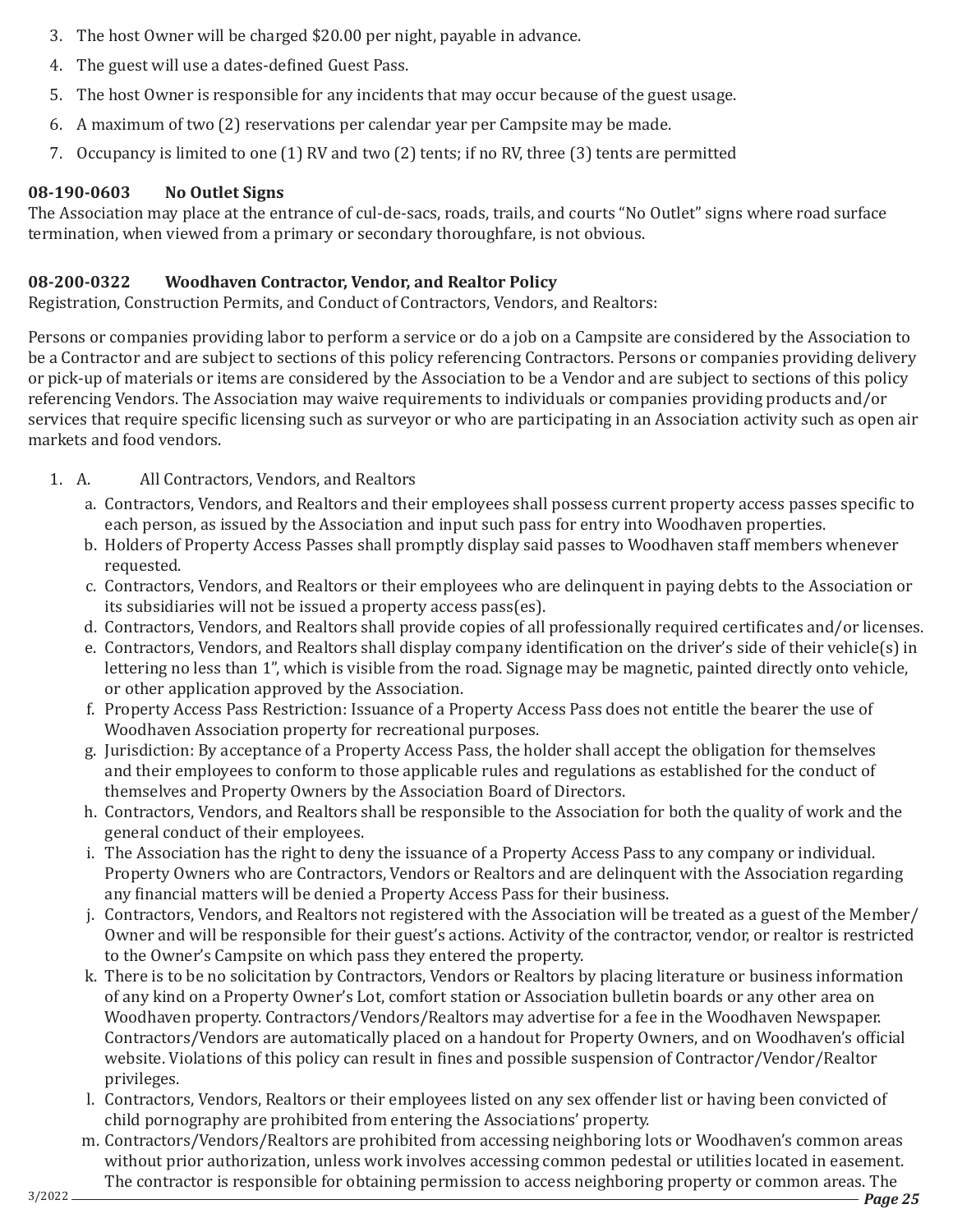Contractor is responsible for restoring disturbed neighboring properties and/or easement to as was condition. n. Penalties, Hearings and Appeal

Violations of Policy 08-200-0220 by contractor, vendor, or realtor may result in a citation and monetary fines, refer to Article VI of the Association's Rules and Regulations Section B, 1 - 3, C and Section 5, pertaining to applicable fines and penalties; in addition to suspension of work privileges and/or revocation of Registration with the Association.

- 2. Contractor Requirements
	- a. Registration to do business is granted to contractors of various professions on payment of a \$100.00 annual fee which includes: property access pass(es) for each owner, with a maximum of four passes per business; and a \$10.00 fee for each additional pass required for employees of said business. Copies of a State issued identification card is required prior to issuance of employee passes. All passes are renewed on a yearly basis with the fiscal year being April 1 to March 31.
	- b. Prior to beginning any work Contractor must provide to the Association Certificates of Insurance showing that Contractor has coverage for itself and its employees, agents and subcontractors. Contractors insurance must provide adequate coverage for any workers compensation obligations (if applicable), equipment and automobile liability. In addition, Contractor must provide the Association proof of insurance with the Association listed as a Certificate Holder. Contractor is responsible for maintaining this insurance policy.
		- 1. Contractor must secure a general commercial liability insurance policy to cover the damages that become due in case of bodily injury, property damage and personal injury. A certificate of liability insurance must include scope of services under Description of Operations. The coverage available in types of insurance policies mentioned above must be at least:

\$500,000 for each occurrence \$1,000,000 for personal and advertising injury \$1,000,000 for general aggregate

- 2. Contractors utilizing employees other than themselves must secure a workers' compensation insurance policy. The workers' compensation policy must cover all of Contractor's work and performance and provide coverage for all individuals providing services as employees, no matter the form of organization (i.e. LLC, partnership, corporation), in the amounts required by all applicable laws. When using subcontractors, it is the Contractor's responsibility to assure the subcontractors have workers' compensation coverage for their employees.
- 3. Contractor must secure an automobile liability insurance policy to cover the damages that become due in case of bodily injury, death of a person or property damage arising out of ownership, maintenance or use of any motor vehicle or trailer owned, hired, leased, used on behalf of or borrowed by Contractor.
- 4. Each certificate of insurance must provide that the insurer give the Association written notice of cancellation and termination of Contractor's coverage at least 30 days prior.
- c. Contractors who own property at Woodhaven must scan in with their Contractor Property Access Pass when providing a service to another Property Owner at Woodhaven. If currently on property as a Property Owner; the contractor needs to scan in with their Access Pass at the gate. When work is complete, the contractor needs to scan out on their Access Pass. Misuse of the Access Pass can result in citations and fines.
- d. Contractors are prohibited from using Woodhaven dumpsters for disposal of construction debris or packaging.
- e. Any person who makes themselves available to do work for hire shall be considered a contractor and is required to and register with the Association shall comply with all provisions of this Policy.
- f. The Association has the right to deny registration and/or issuance of a Construction Permit to any company or individual.
- g. Property Owners who are Contractors and are delinquent with the Association regarding any financial matters will be denied a Property Access Pass for their business.
- 3. Usage and Limitations of Contractors Registration (Vendor/Realtor when applicable)
	- a. Construction Permits: All contractors performing work at Woodhaven will be responsible for obtaining proper construction permits prior to commencement of construction.
	- b. Tree Removal Permit: contractor shall verify that a permit for tree removal has been obtained and is properly posted prior to removing any trees.
	- c. Covenants and Restrictions Conformance: Contractors shall comply strictly with all requirements set forth in the C&R including regulating construction and setback requirements, and promptly calling attention to any provisions in bids, specifications, etc. in conflict with the Declaration of Covenants.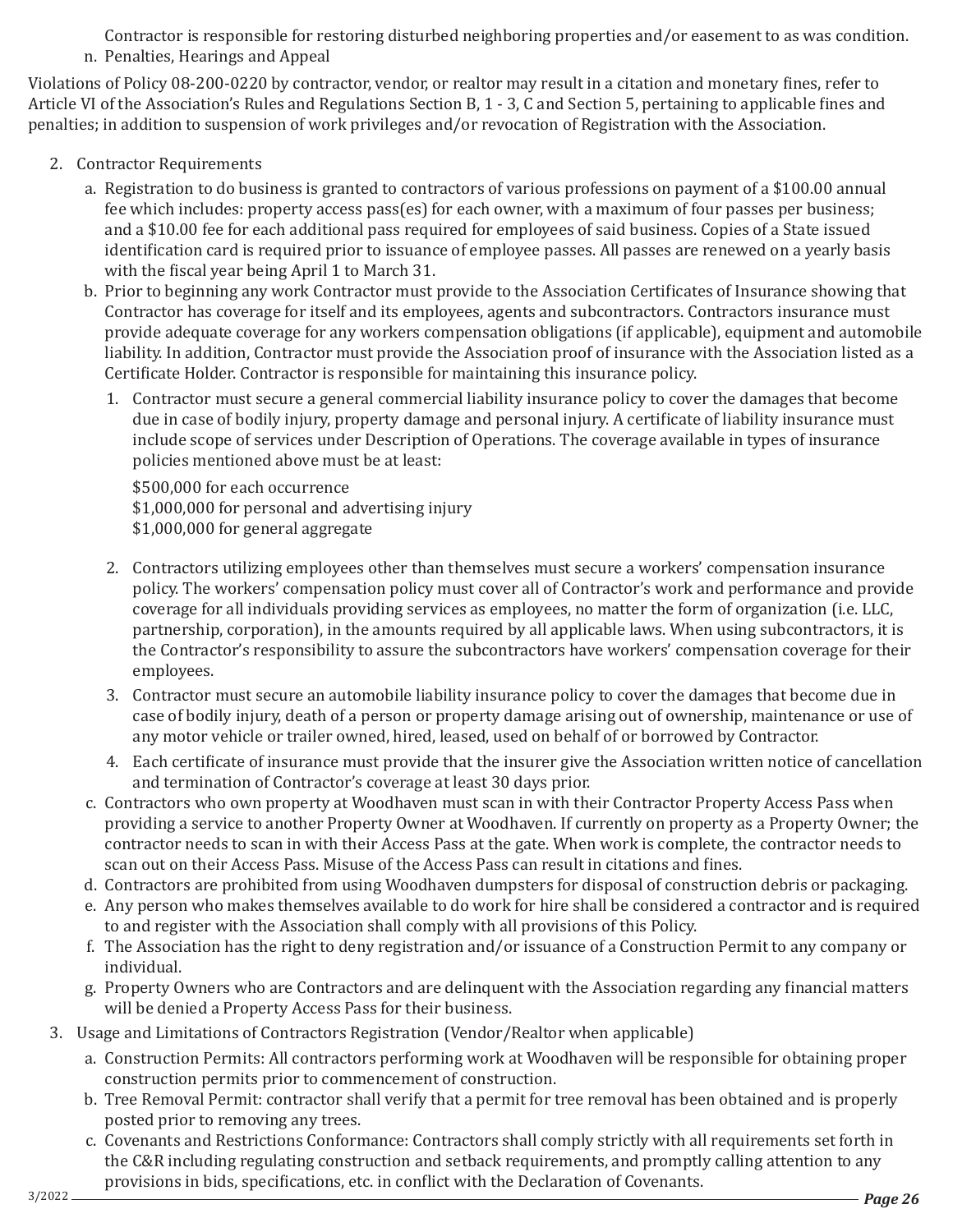- d. Work Standards: All work performed by vendors and contractors shall be done in a workmanship like manner and within professional standards. The Association recommends the Property Owner and/or contractor refers to current International Code Council (ICC) standards and practices. The Association has the right to consult with a third-party professional to confirm industry standards.
- e. Stored Equipment: All Contractors' equipment shall be removed at the end of a working day unless it is being used on a lot permitted for the work. Any contractor equipment temporarily stored on a lot with a valid work permit must pertain to the active permitted work being performed. There will be no storage of contractors' equipment within Woodhaven, excluding Woody's storage.
	- 1. Licensable vehicles used by Contractors shall be removed at the end of the working day. Contractors who are Property Owners can place a licensable vehicle on their Section and Lot when an Owner pass is scanned in for the vehicle.
	- 2. Contractors who are Property Owners can temporarily place an enclosed utility trailer on their Section and Lot when the utility trailer meets the guidelines of Woodhaven's Rules and Regulations, Article VII, Section 9.
- f. Work Hours
	- 1. Hours are 7:00 a.m. to dusk plus 30 minutes for cleanup.
	- 2. Planning activities such as contractor/owner conferences, estimating and appraisals are not considered work under this regulation and may be done after hours until 10:30 p.m.
	- 3. Emergency repair work will be permitted after hours only upon authorization of the Property Owner and/or responsible Woodhaven authority.
	- 4. Contractors entering Woodhaven for planning activities or emergency work after hours are required to submit to Public Safety the locations they are visiting.
	- 5. Contractors shall be restricted to the above listed locations during the afterhours visit.
- g. Curfew: Contractor and Vendor employees' passes shall be invalid at the termination of daily work hours; the holders of said passes are subject to sanctions of trespass except for Section C. 6. above.
- h. All dragging, sliding or any other related activity of sheds, rooms, trailers, or construction material without tires, will not be allowed on the Association's roads.
- i. The Board of Directors reserves the right to revoke contractors' privileges upon written notice, when there are 3 complaints within a 12-month period or actions by the contractor violate Woodhaven Rules, State or Federal laws.
- 4. Vendor and Realtor Pass Requirements
	- a. A Vendor or Realtor Property Access Pass is granted to Vendors of various professions and Realtors on payment of a \$10.00 annual fee which includes: A single pass for the Vendor or Realtor; and a \$10.00 fee for each additional pass required. All passes are renewed on a yearly basis with the calendar year being April 1 to March 31.

## **08-210-0315 Variance Appeals** (01/21)

1. Variance Types

The ESAC Department may recommend to the Environmental Committee that reasonable and consistent variances from code for improvements (First Class only) be approved for:

- a. Improvements placed or constructed in violation of the Covenants and Rules, or when the literal application of the code presents an undue and demonstrable hardship to Property Owners and such variance will not merely serve as a convenience to the Property Owner but will serve to alleviate such hardship.
	- 1. No additional First-Class improvements that will impede future compliance with the Code may be made to a lot on which a variance is recorded.
- b. Improvements Placed or Constructed on Double Lots Owned by Same Person.
	- 1. This type of variance is granted for an improvement constructed or placed on two adjacent lots owned by the same Property Owner (double lot owner) with improvements encroaching on or crossing the common boundary lines between the lots.
	- 2. Express conditions of such a double lot variance (5/18):
		- a. The double lots can only be conveyed to the same new owner. If, for any reason, they are sold to separate individuals, the double lot variance is nullified and both lots must be brought into full compliance as two individual lots.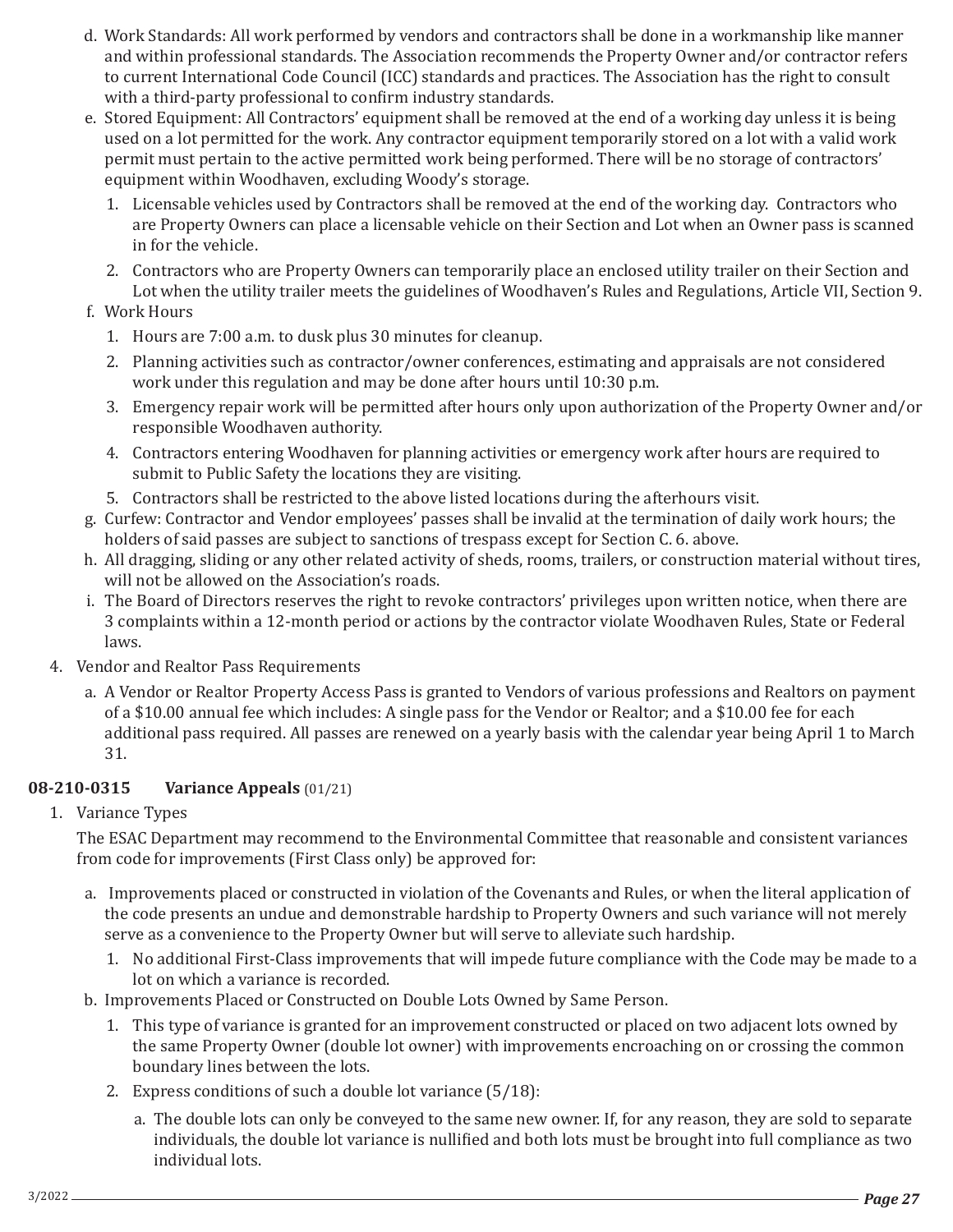- b. Improvement restrictions for the two lots together may not exceed a total of 1,712 sq. ft., broken down as follows: 720 sq. ft. RV, with no one unit being more than 400 sq. ft.: 400 sq. ft. room enclosure, 400 sq. ft. covered deck, and storage buildings not to exceed 192 sq. ft. with a maximum single size of 96 sq. ft.
- c. A 2nd mobile RV may be parked on the double lot within the Class I setback lines provided that a minimum 5' space exists between the RV and any other Class I improvement.
- 2. Variance Application and Procedure
	- a. The following must be provided in the variance application:
		- 1. A plat of survey by a licensed Illinois surveyor, showing lot and improvement locations. In the case of a proposed double lot improvement, an accurate drawing showing location of the improvements in relation to the common boundary line.
		- 2. A letter containing a description of the non-conformance and the justification for the variance. The reason for the variance must be complete and include all relevant facts supporting the request and accurate sketches or drawings.
		- 3. Documentation to show when the non-conforming improvement was constructed or placed on the lot.
		- 4. All applicable fees must be paid in advance when applying for a variance.
		- 5. Variance agreement signed and notarized.
	- b. Environmental Standards and Control Department provides:
		- 1. A file review, lot inspection and summary of approved permits.
		- 2. Documentation showing that all adjacent Property Owners have been notified by certified mail and given an opportunity to respond.
		- 3. All approved variances must be recorded in Lee County and a copy of the recorded variance filed with ESAC.
	- c. Environmental Committee will provide:
		- 1. Review of all variance request information and render a decision and provide reasons for either approval or disapproval.
		- 2. All decisions may be appealed to the Board within thirty (30) days of notification.
	- d. The Board of Directors
		- 1. The Board may waive any of the variance policy requirements when extenuating circumstances require, by a ¾ vote of the Board.
		- 2. Variances shall go with the land and shall be an encumbrance of property and deed for which it was granted.

# **08-211-0121 Corner Lot Setback Designation**

In the case of a corner lot, the long side bordering a road will be designated as side lot line, and the side setbacks and easement will apply. The short side on the intersecting road will be designated the front of the lot and the front setbacks and easement will apply. Any more restrictive platted utility easements would supersede.

# **08-212-0121 Obtaining Permits**

Applications for both Woodhaven and Lee County building permits, and mowing, tree removal, and demolition permits may be obtained at the ESAC office. Permits for 2 RVs or additional tents can be obtained at the Front Gate.

# **08-220-0315 Utility Trailers**

When determining the length and width of a utility trailer with a tapered front, as it relates to Article VII Section 12 A of the Rules and Regulations, the Association will go by the dimensions as they are stated on the title; if not identified on the title, staff will exclude from their measurements, the area which makes up the "V" or "U" front of the trailer.

# **SECTION 9 ENVIRONMENTAL**

# **09-100-0790 Shoreline Standards** (03/06) (5/17)

The setback requirements (as outlined in the Covenants and Restrictions) should be strictly enforced. Appeals may be made before the Environmental Committee.

*Page 28* 3/2022 Property Owners wishing to utilize applicable lakeshore building setback of 24' from one foot above normal lake elevation will first need a Water Boundary Survey showing 24' setback. For the purpose of locating one foot above normal lake elevation, the rim of the spillway for each lake shall be used as the point of reference.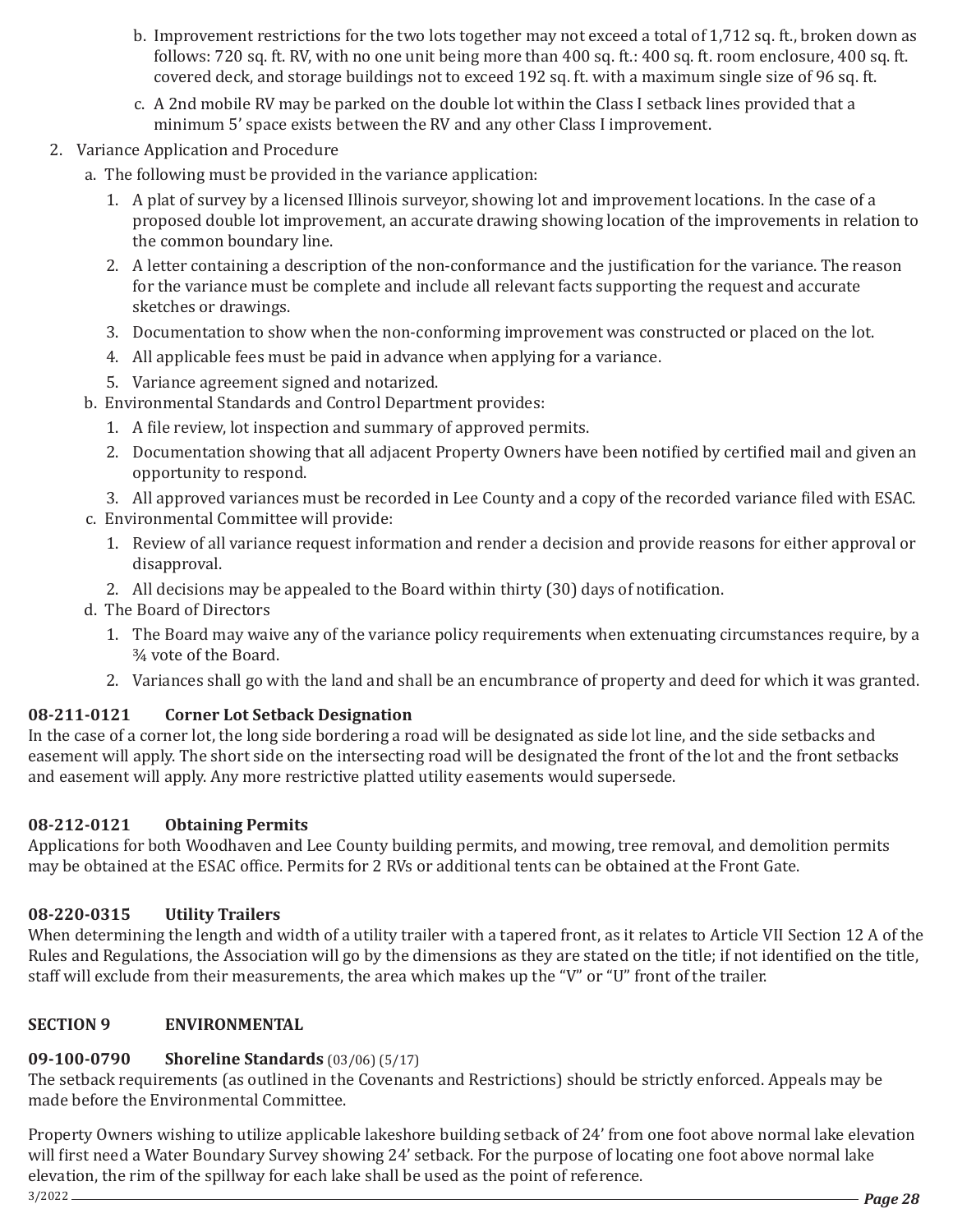The easement from the property pin to the lakeshore may not be developed for usage, i.e. fire pits, patios, or structures of any kind. Temporary camping items, such as chairs, or portable firepits may be used, provided they are relocated within the property setbacks when the Owner is not on property. (5/17)

The Association will attempt to remove beaver, muskrat, and other wildlife when their uncontrolled number may be destructive to private property and/or to the lake shoreline.

## **09-140-0306 Citations Written for Violation of Lot Improvement Codes** (01/21)

- 1. Multiple code violations found in the same inspection will result in one citation, unless specified otherwise.
- 2. The fine for multiple violations will be applied based on the Penalty Schedule.
- 3. Failure to comply within the time frame given by ESAC, Public Safety, and/or Resource personnel, will call for continued citations at the most egregious offense remaining, unless specified otherwise.
- 4. Violation of sanitary waste dumping may result in repetitive citation and/or suspension of privileges if Owner continues with the violation after notice is given.

## **09-150-0514 Property Markers (pins)**

1. Bent boundary marker and First Class Permits

Property Owner is notified by letter of the compromised boundary marker on the property and provided the following options (5/18):

- a. Property Owner obtains either a boundary survey or pin verification from an Illinois Registered Land Surveyor to establish definite placement of the bent Boundary Marker.
- b. Where a single bent boundary marker is on the same side as the improvement to be placed on the property; an increased setback of nine (9) feet on the affected side either right or left and back; and seventeen (17) feet from the front. A Hold Harmless must be signed by the Property Owner acknowledging they understand and accept the potential risk and/or liability which may occur due to a First-Class improvement being placed from the compromised boundary marker. Permission to build will be given upon receipt of the Hold Harmless or;
- c. Where a single bent boundary marker is on the opposite side as the improvement to be placed on the property; the setback remains seven (7) feet from the side(s) and back, and fifteen (15) feet from the front. In addition, a Hold harmless must be signed by the Property Owner acknowledging they understand and accept the potential risk and/or liability which may occur due to a first class improvement being placed on their property where a compromised boundary marker exists. Permission to build will be given upon receipt of the Hold Harmless.
- 2. If it is noted Property Owner "A" has an Illinois Registered Land Survey and Property Owner "B" also has an Illinois Registered Land Survey on file which conflict the following will be done:
	- a. The Illinois Registered Land Survey of Property Owner "A" will be honored by the ESAC Department, and items placed on the property based on their survey willbe considered to be in compliance; until such time as the survey discrepancy would be resolved between the two Illinois Registered Land Surveyors which conclusively reflects them to be in noncompliance. Should Property Owner "B" wish to apply for a First-Class Permit, their Survey will be honored and placement based on said Survey.
	- b. The ESAC Department would not require another Survey to be completed on the property unless a boundary marker is damaged or missing. As noted, the Illinois Registered Land Surveyors are responsible for correct placement of a boundary marker.

# **09-160-0116 Beach Swimming Area Closures** (5/17) (01/21)

In an effort to minimize potential health risk related to hazardous algae blooms (HABs) present in the lake water at Woodhaven Lake Beach, the following guidelines will be used by the Lake Manager or Recreation Director to determine if the Beach swimming area, or portions of, will be closed.

- Algae blooms will be regularly tested for levels of the toxin:
	- Microcystin Advisory Posting: >10 ppb
	- Closing: >20ppb
- E Coli concentrations will be tested for every two weeks. Closing: >100 ppm

Woodhaven Lake Beach will close immediately upon notice from the State of Illinois Department of Public Health for any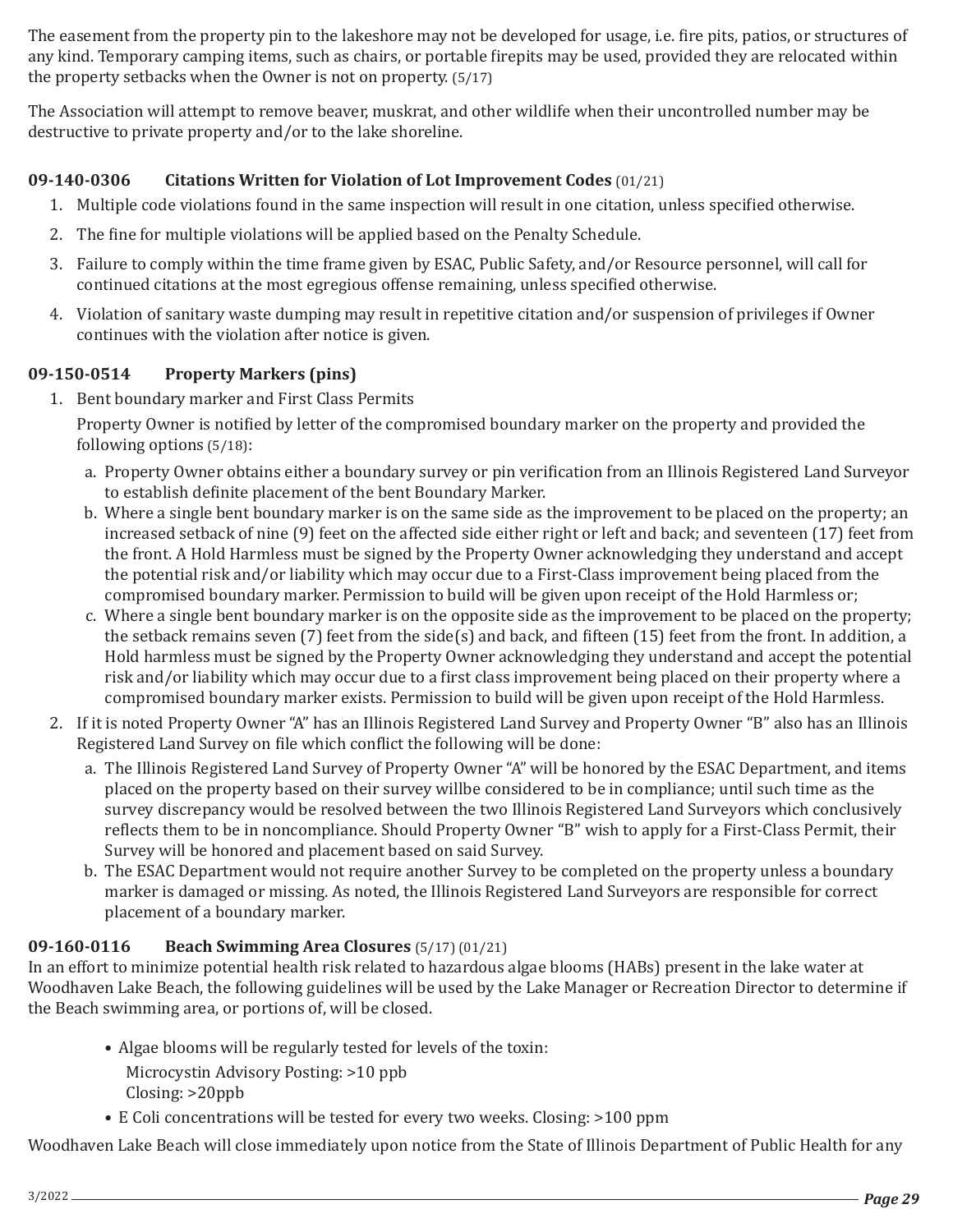reasons they deem necessary.

#### **09-170-0121 Terrain Modifications**

Where authorized modifications made to a Lot's terrain either from excavation, fill material, or terracing impacts Oak trees, making them susceptible to Oak Wilt, the Owner must sign a Hold Harmless with the Association releasing the Association from any future financial obligation for removal of compromised trees.

#### **SECTION 10 MEMBER SERVICES**

#### **10-100-0790 Governing Documents**

The following documents are known as the official documents and govern the conduct of the Association, the Board of Directors, committees, and Association members.

#### *Articles of Incorporation*

These are the original articles filed with the Secretary of State upon the initial act of incorporating the Association.

#### *Declaration of Covenants*

This document stands as the underlying authority for the Association Bylaws, the Rules and Regulations, and the Policy Manual of the Association.

#### *By-Laws*

This document describes the way the board conducts its business, the organization of the board and officers, the powers and duties of its officers, and the relationship between the Association, its board and Association members. This document can be changed by a majority vote of the board of directors except for specific portions that require more than a majority vote. Those portions of the bylaws requiring more than a majority vote of the board can only be amended by an affirmative 3/4 vote of the board of directors.

#### *Rules and Regulations*

This document describes how members may conduct their activities at Woodhaven. This document can be changed by a majority vote of the board of directors.

### *Policy Manual*

This document is comprised of directions of the board of directors to staff and includes procedures for the conduct of board business. This document can be changed by a majority vote of the board unless specific portions specify otherwise.

### **10-110-0699 Membership Passes** (3/19)

Each Campsite is assigned four (4) passes that must be replaced by Member/Owner at his/her cost if lost, stolen, outworn, or damaged. Activation of passes otherwise continues if Member/Owner is in good standing with the Association. Passes may be deactivated by the Board of Directors for balance owing and/or violation of the Association's Covenants and/or Rules, or if a pass is lost, stolen, outworn, or damaged.

### **10-111-0212 Pass Replacement** (3/19)

Cost to Member/Owner to replace a lost, stolen, outworn, or damaged pass is as follows:

- 1. If the pass to be replaced is surrendered: \$10.00.
- 2. If the pass to be replaced is not surrendered, and payment is made, and the replacement pass is to be mailed to the Property Owner: \$10.00.
- 3. If an attempt is made to access property using an outworn or damaged pass, the pass will be confiscated by the Main Gate immediately. An alternate pass will be issued with a 15-day expiration date. The Member/Owner will be responsible for the request and payment of a replacement pass.
- 4. If the pass to be replaced is not surrendered and the replacement pass is required at the time of request: \$50.00.

#### **10-112-0514 Temporary/Guest Passes** (3/19)

Owners may purchase temporary passes for themselves or guests:

1. Passes are valid for four (4) days and three (3) nights.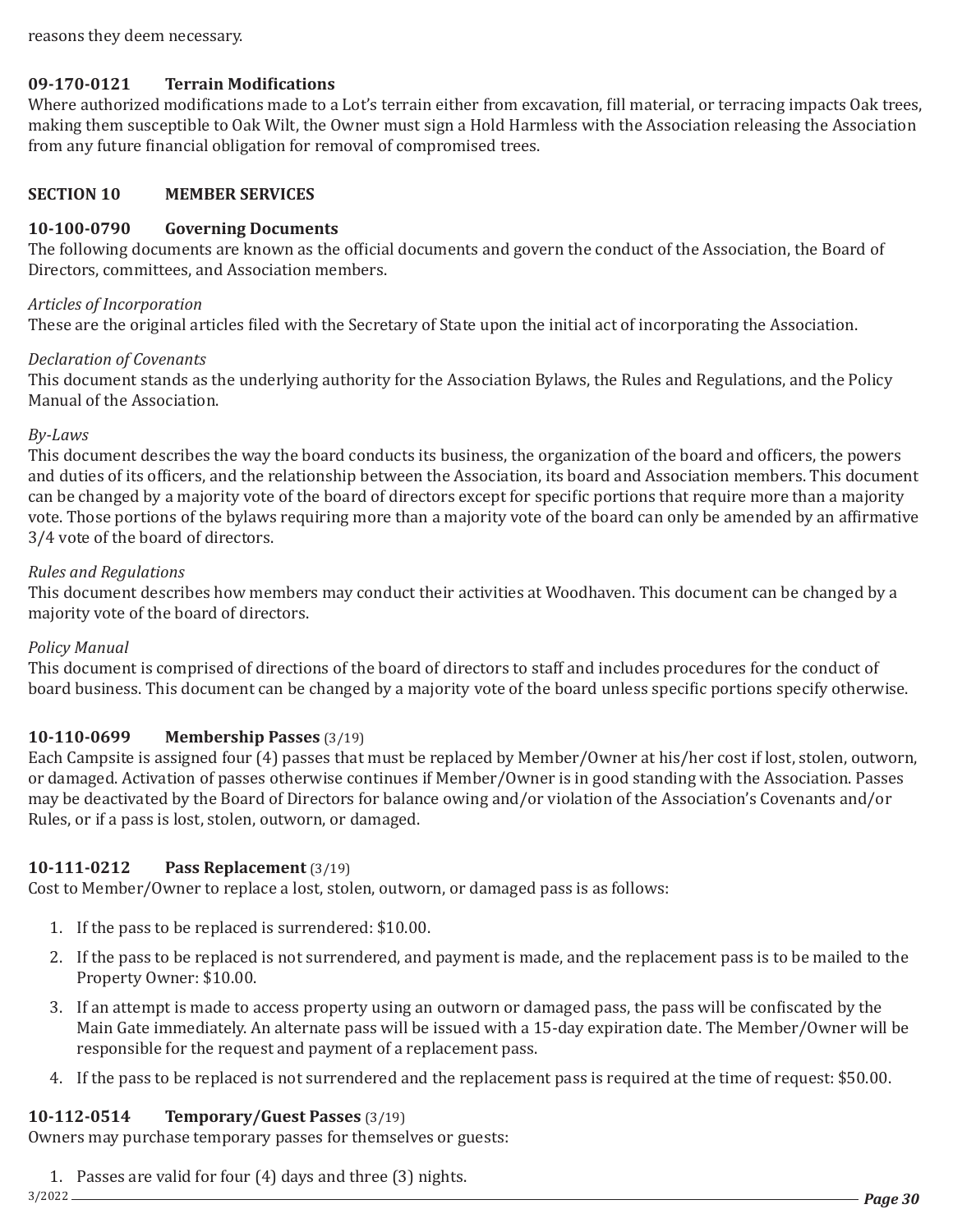- 2. Passes will only be sold to the Owner or to a guest with the Owner's authorization. Authorization required: picture identification or the Owner's social security identification code on file.
- 3. The cost of a Temporary/Guest Pass is \$40.
- 4. Guest Passes will be limited to two (2) on summer holiday and Main Event weekends.
- 5. Once turned in to gate personnel, will not be reissued to another party.
- 6. Once pass is used to access gate, cost of pass is non-refundable.

## **10-120-0699 Editorial Policy**

The following guidelines have been established as appropriate for the Association's publications:

- 1. That all publications convey a positive spirit. That articles contributing to divisiveness, personal debate or other negative causes be omitted.
- 2. That nothing be printed which could cause legal action against the Association.
- 3. That articles be newsworthy, sources substantiated, and errors of fact corrected before publishing, or that a retraction be published in the following issue.
- 4. All articles and columns must be by-lined.
- 5. That ads be subject to the same guidelines as editorial content.
- 6. That the number of issues, pages and layout be dependent on budget constraints.
- 7. That deadlines for editorial and ad content be published in each issue for future editions.

8. That all members of the Association be encouraged to submit articles for publication according to these guidelines. The responsibility for monitoring adherence to these guidelines' rests with the Communications Committee.

## **10-130-0799 Woodhaven News Statement of Purpose**

- 1. To provide information needed by Property Owners. Information to include, but not limited to, actions and communications from the board of directors, committees, staff, and Association members.
- 2. To promote Woodhaven Lakes property.
- 3. To generate revenue through advertising sales.

### **10-140-0799 Leisure Times Statement of Purpose**

To provide Woodhaven Property Owners and guests with information needed to enjoy Woodhaven while they are at Woodhaven. Information to include, but not limited to: activities scheduled, items of a health or safety concern, and meeting notices.

### **10-150-0699 Guidelines for Letters to the Editor**

- 1. All letters must be signed and include return address. Names will be withheld upon request.
- 2. No obscene or derogatory remarks will be published.
- 3. Constructive criticism will be accepted but must include positive solutions to concerns.
- 4. Issues must be of interest to a large portion of Woodhaven (at least 1 Section) and will not express personal grievances or conflicts.
- 5. Woodhaven Association reserves the right to refuse publication of letters or to edit letters in the interest of space or objectionable content.
- 6. Editor's comments will be limited to a clarification, update or concluding report on the issue. No point of view will be expressed.
- 7. Limit letters to 200 words.
- 8. Limit total space to one-half page (26 column inches).